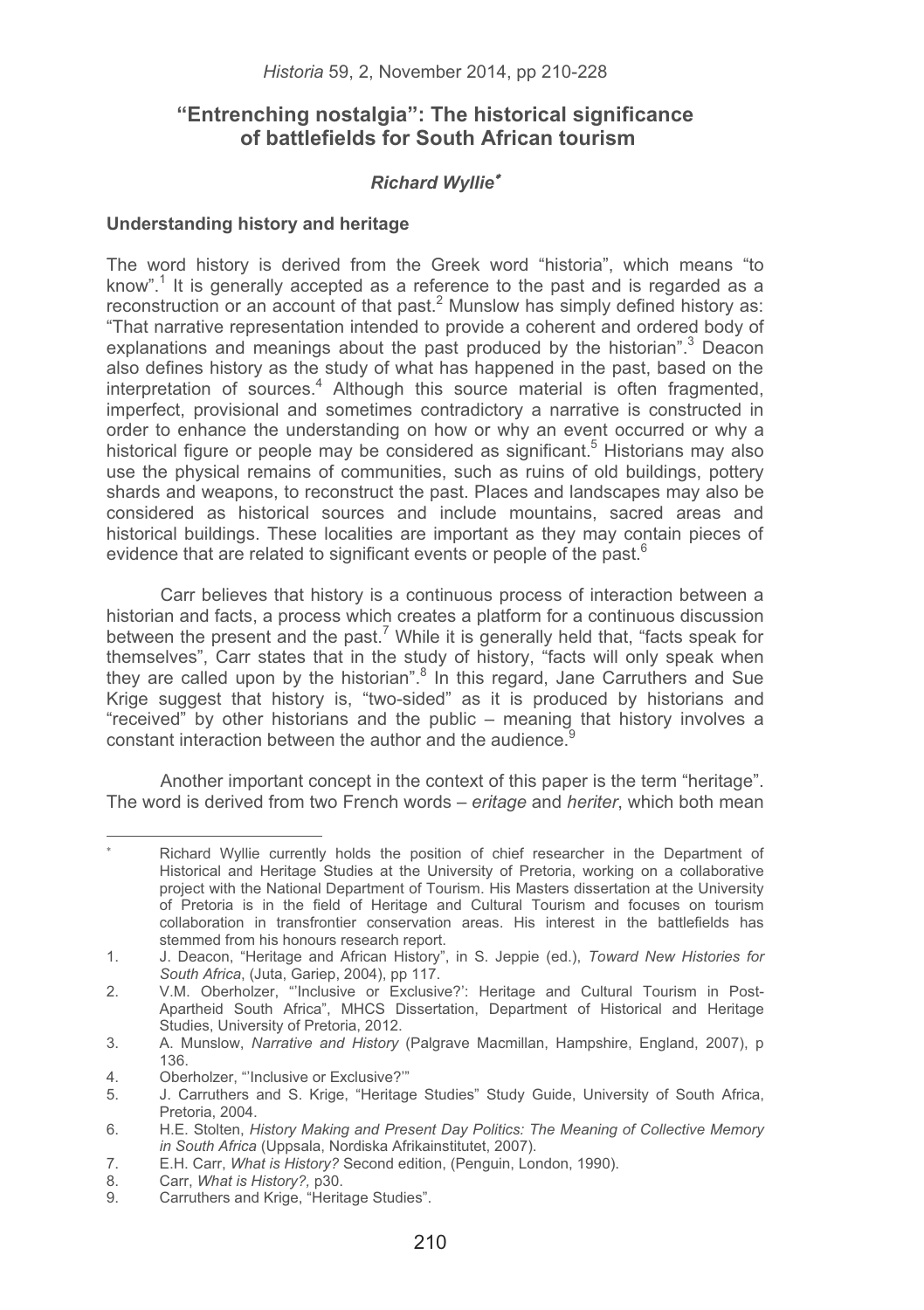to "inherit".<sup>10</sup> It is therefore something that has come to belong to someone by or through a birthright either as a lot or as a portion.<sup>11</sup> It is however one of the most contentious and contested concepts and has often proven to be quite problematic. Within these debates, heritage is often seen as a "re-creation of the past" or an "act of remembrance" through the giving of a name, the erection of a monument, or by the way objects are displayed in a museum.<sup>12</sup> In other words, heritage can be viewed as "what is created in the present in order to remember the past".<sup>13</sup>

The word "heritage" was used for the first time in South African legislation in *The National Heritage Resources Act* No. 25 of 1999.14 It declared that heritage contains both an important national and political function as well as a significant role in defining South Africa's cultural identity and contributing to nation building.<sup>15</sup>

Heritage is then further divided into two categories: tangible and intangible forms.16 Firstly, tangible heritage is the type that presents itself in a material or physical form, such as archaeology; art; architecture; and physical landscapes, while intangible heritage is a form which cannot be seen and is presented in a more spiritual and creative form. For example, oral traditions cannot be seen or touched but they are still important elements of heritage.<sup>17</sup>

Heritage is said to have two different meanings: An individual person's heritage and a country's national heritage. An individual's heritage is made up of the practices and traditions that are passed on from parents to children and it is also about what has been passed on from families, communities and places where people have been raised. A country's national heritage includes the natural heritage (the environment and its natural resources) and the cultural heritage (formed by those things or expressions that show the creativity of people).18 Both these forms of heritage are significant in the tourism sector.

Since the late nineteenth century, the second form of heritage has been used as a tool to promote a sense of patriotism and national identity for its citizens. In a global sense, historians have played a crucial role in helping to recover the pasts of cultures that have been both marginalised and neglected.<sup>19</sup> For example, in former colonial countries such as South Africa, many cultures have been marginalised in the past and historians have now been tasked with bringing these histories "back to life" and include the heritage of these forgotten cultures. Many cultural groups now rely on historians as well as heritage officers to help them with preserving and honouring their cultural heritage.<sup>20</sup>

In considering the relationship between history and heritage, Ciraj Rassool points out that heritage, in its many manifestations, is considered to be "public

--------------

------------------------------------

<sup>-</sup>--------10. Oberholzer, "Inclusive or Exclusive?"<br>11. Oberholzer. "Inclusive or Exclusive?"

<sup>11.</sup> Oberholzer, "Inclusive or Exclusive?"<br>12. C. Saunders, "The Transformation c

<sup>12.</sup> C. Saunders, "The Transformation of Heritage in the New South Africa", in Stolten (ed.), *History Making and Present Day Politics*, p 183.

<sup>13.</sup> Saunders, "The Transformation of Heritage in the New South Africa", p 183.

<sup>14.</sup> Government of the Republic of South Africa, *The National Heritage Resources Act* No. 25 of 1999.

<sup>15.</sup> *The National Heritage Resources Act* No. 25 of 1999.

Oberholzer, "Inclusive or Exclusive?"

<sup>17.</sup> Oberholzer, "Inclusive or Exclusive?"<br>18. The National Heritage Resources Ac

<sup>18.</sup> *The National Heritage Resources Act* No. 25 of 1999.

<sup>19.</sup> Carruthers and Krige, "Heritage Studies". 20. Carruthers and Krige, "Heritage Studies".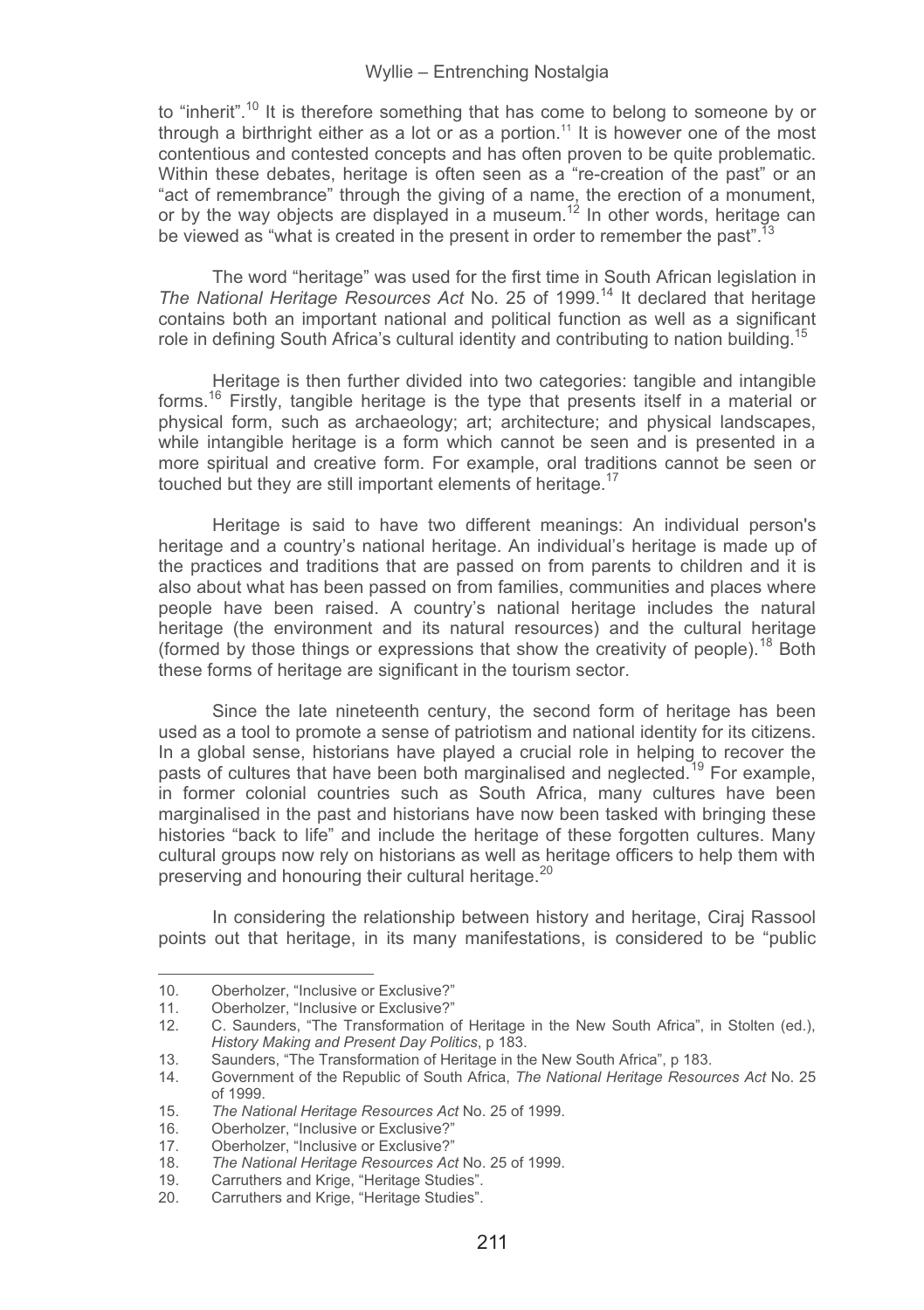history" and it is also a form of packaged history that can be presented to tourists and the general public in the form of monuments, museums and other heritage sites.<sup>21</sup> Similarly, Glassberg defines public history, as: "Those forms of historical representation which are produced outside the academy, either directly addressing a large general audience, or for public, often governmental, purposes".<sup>22</sup>

Thus, in differentiating between history and heritage, the primary concern of history is how certain events and people of the past are interpreted and narrated through a constant dialogue between an author and an audience, whereas heritage focuses on the audience, or the recipient of the history, rather than the author.<sup>23</sup> Some historians are cautious about heritage as it often leads to the commodification or subversion of history, that is the packaging and selling of history to an audience that is not necessarily apt for receiving it. $24$  Therefore while the presentation of heritage has the potential of promoting economic development, it is also believed to sometimes compromise history.<sup>25</sup> Furthermore, according to Carruthers:

Many heritages can be problematic, posing distinct theoretical challenges to the discipline of history and whether heritage is always valid should be questioned as well as, from the standpoint of an academic historian, should 'heritage be treated as primary sources or raw data and subjected to evidential scrutiny?<sup>26</sup>

Heritage has close ties with the notions of "memory" and it can often be associated with certain cultural groups or specific individuals. Memory is not only regarded as an individual and cognitive act of remembering, but it is also a social activity of reconstructing the past.<sup>27</sup> Memory, in both particular and universal forms, may change according to the way that we think or perceive of ourselves, of the past and how we engage with the past and thus develop narratives.<sup>28</sup> Memory is also considered to be linked with a place or to a person and this in turn influences the experiences of tourists as to how and why they have chosen to remember the places, people and cultures that they visit.<sup>29</sup> Another concept that is often associated with heritage and tourism is "nostalgia". This is defined as, "a pleasure and sadness that is caused by remembering something from the past and wishing that you could experience it again".<sup>30</sup>

The presentation and interpretation of South Africa's past and heritage has developed along very similar lines to its history, which is oppressive and has neglected large sectors of society.<sup>31</sup> Until the 1980s, very few museums or

21. C. Rassool, "The Rise of Heritage and the Reconstitution of History in South Africa", *Kronos,* 26, 2000, pp 1–21.

<sup>22.</sup> A. Curthoys and P. Hamilton, "What Makes History Public?", Public History Review, 1992, pp. 9.

<sup>23.</sup> Carruthers and Krige, "Heritage Studies".<br>24. Carruthers and Krige. "Heritage Studies".

<sup>24.</sup> Carruthers and Krige, "Heritage Studies".<br>25. Rassool. "The Rise of Heritage", pp. 5.

<sup>25.</sup> Rassool, "The Rise of Heritage", pp 5.<br>26. J. Carruthers, "Heritage and History"

<sup>26.</sup> J. Carruthers, "Heritage and History", *Africa Forum,* 2, H-Africa, 1998, at http://www.hnet.msu.edu/, Accessed: 28 May 2014.

<sup>27.</sup> K.H. Ogoti, "Memory and Heritage: The Shimoni Slave Caves in Southern Kenya", PhD. thesis, School of History, Heritage and Society, Deakin University, 2009.

<sup>28.</sup> R. Wilson, "History, Memory and Heritage", *International Journal of Heritage Studies*, 15, 4, 2009, pp 374–378.

<sup>29.</sup> Rassool, "The Rise of Heritage", pp 1–21.<br>30. G.M.S. Dann and W.F. Theobald, "Tourisi

<sup>30.</sup> G.M.S. Dann and W.F. Theobald, "Tourism: The Nostalgia Industry of the Future", in W.F. Theobald (ed.), *Global Tourism: The Next Decade* (Butterworth-Heinemann, London, 1995), pp 372.

<sup>31.</sup> Rassool, "The Rise of Heritage", pp 1–21.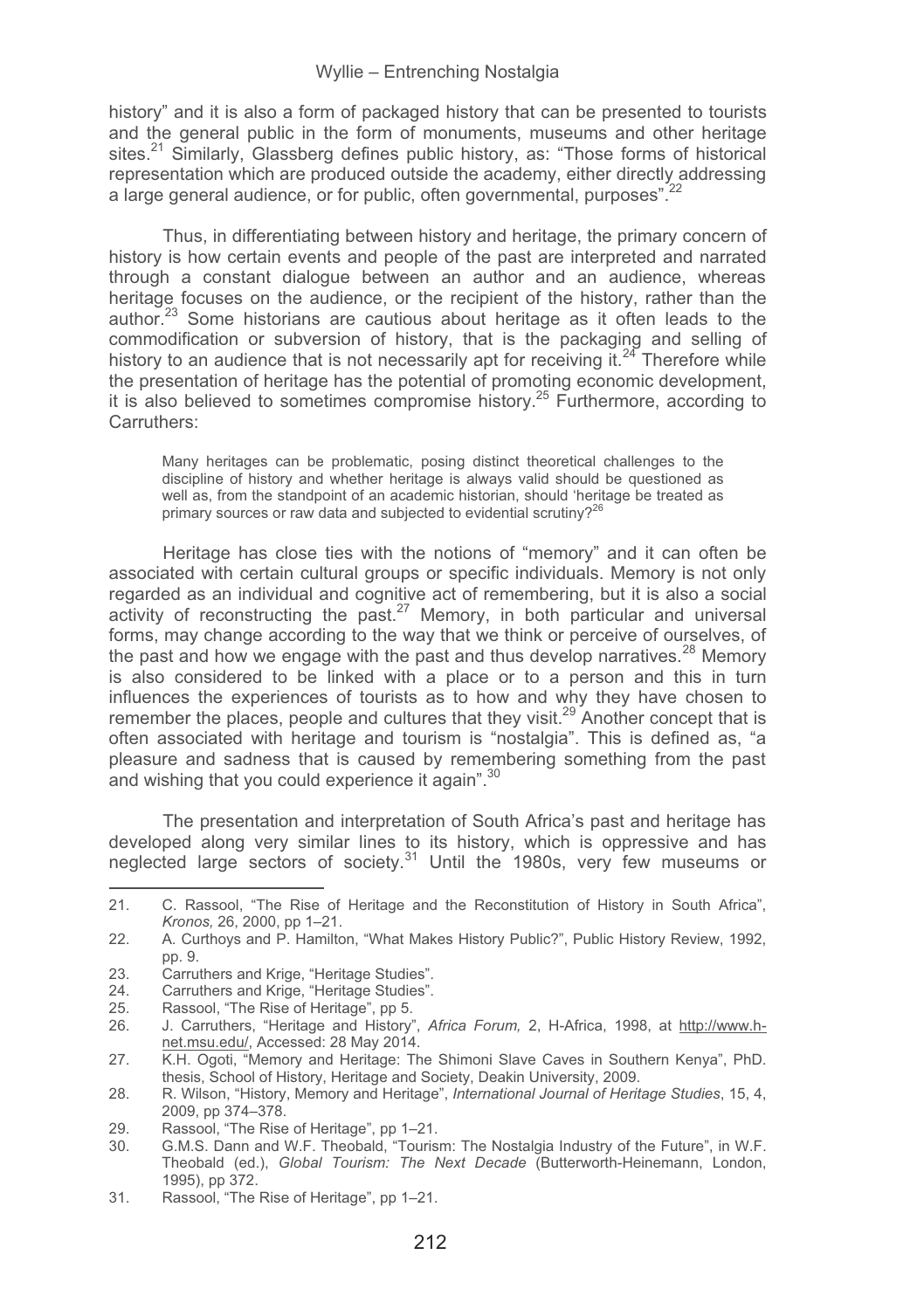monuments in South Africa displayed stories, objects or memories of the marginalised people of the country; most of these lauded the white population or a white version of the past. $32$  Since then, heritage practitioners and historians have identified sites of "neglected" peoples and events and have written and/or included them as part of South Africa's national heritage. $33$  An example of this is the Battle of Blood River site in the northern region of KwaZulu-Natal, South Africa, which has two museums – one representing Zulu culture (the Ncome Museum) and the other representing Afrikaans culture (the Voortrekker Museum).<sup>34</sup> Here heritage is presented in a manner that will allow for "both sides of the story".

### **Heritage and cultural tourism, thanatourism and battlefield tourism**

The notion of war is a uniquely human phenomenon which is frequently lacking in logic but is always characterised by paradox. In other words, war is something that it is seemingly absurd and contradictory.<sup>35</sup> Within the many paradoxes of war, there arises the human need to visit battlefields and some of the motivations to do so may include the need to remember comrades who were killed in battle; to pay tribute to loved ones who have died in battle; to ponder the feats and acts of heroism of those who were mainly unknown to the general public; and to rejoice in victory – or even to ponder over defeat. Yet whatever the reason or motivation for visiting a battlefield, the notion has certainly emerged as a growing sub-sector of the tourism industry, one which is often tinged with nostalgia. $36$ 

Some of the most significant tourist sites in the world, especially in South Africa, are ones that have come from times of war and conflict. $37$  Wartime events, sites, and landscapes have become important attractions which act as major draw cards for a wide scope of visitors. $38$  By visiting these heritage sites, tourists are constantly adding to the fastest growing sector of today's tourism industry, which is known as Heritage and Cultural Tourism.<sup>39</sup> This was defined in 2013 by the South African National Department of Tourism as:

A form of tourism that allows the tourist to experience different ways of life, to discover new foods and customs and to visit cultural sites which have become leading motivations for travel, and … [provides] a crucial source of revenue and job creation, particularly for developing countries.<sup>40</sup>

As indicated, both memory and nostalgia are heavily linked with tourism and war heritage sites, and in particular sites which may hold emotional memories, such as battlefields. For example, battlefields provide an ideal platform for the

------------------------------------ -----------

<sup>-</sup>--------32. Oberholzer, "Inclusive or Exclusive?"<br>33. Bassool "The Rise of Heritage" pp. 1

<sup>-</sup>--33. Rassool, "The Rise of Heritage", pp 1–21.<br>34. Noome Museum and Complex. 2014. at I

<sup>34.</sup> Ncome Museum and Complex, 2014, at http://www.ncomemuseum.org.za/, Accessed: 14 April 2014; Blood River Heritage Site, 2014, available at http://www.bloedrivier.org.za/, Accessed: 14 April 2014.

<sup>35.</sup> R. Dunkley, N. Morgan and S. Westwood, "Visiting the Trenches: Exploring Meanings and Motivations in Battlefield Tourism", *Tourism Management,* 32, 2011, pp 860–868.

<sup>36.</sup> B. Prideaux, "Echoes of War: Battlefield Tourism", in C. Ryan (ed.), *Battlefield Tourism: History, Place and Interpretation*, Advances in Tourism Research Studies (Elsevier, Oxford, 2007), pp 17–27.

<sup>37.</sup> Dunkley, Morgan and Westwood, "Visiting the Trenches", pp 860–868.<br>38. L.C. Henderson, "War as a Tourist Attraction: The Case of Vietnam"

<sup>38.</sup> J.C. Henderson, "War as a Tourist Attraction: The Case of Vietnam", *International Journal of Tourism Research,* 2, 2000, pp 269–280.

<sup>39.</sup> National Department of Tourism, *National Heritage and Cultural Tourism Strategy* (Government of the Republic of South Africa, Pretoria, 2013).

<sup>40.</sup> National Department of Tourism, *National Heritage and Cultural Tourism Strategy*, pp. 15.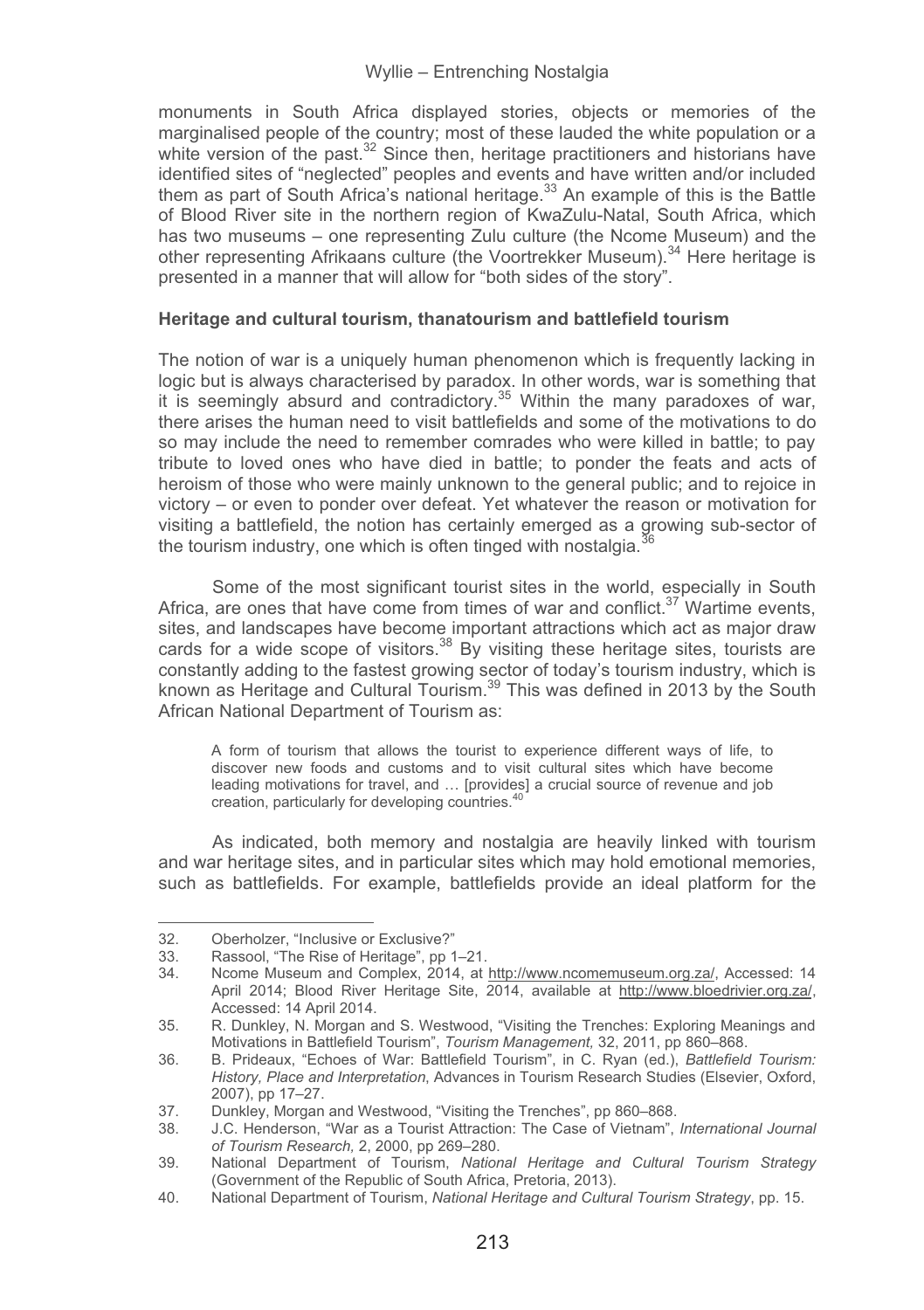study of how memory and nostalgia are linked with heritage.<sup>41</sup> The urge to visit a battlefield or an associated site falls under the scope of the international tourism sector known as "thanatourism" or "dark tourism".42 Anthony Seaton has simply defined thanatourism as "travel to a location wholly, or partially, motivated by the desire for actual or symbolic encounters with death".

Paul Williams has emphasised the growing nature of thanatourism by showing that more memorials and monuments have been erected in the first decade of this century than the whole of the twentieth century combined.<sup>44</sup> In addition to this, Richard Sharpley has discovered that this trend is very much on the rise.<sup>45</sup> There is also a specific type of thanatourism which has come to be known as "warfare tourism" or "war tourism", and it involves specific travel to war memorials, monuments and museums, as well as war experiences such as battle re-enactments at a particular site.<sup>46</sup> For example, in the KwaZulu-Natal region of South Africa, members of the Dundee Diehards come together to re-enact the Battles of Isandlwana and Rorke's Drift on 22 January each year at the actual battle sites.<sup>47</sup> War tourism has a significant niche market and it has increased in prominence in both the tourism industry as well as academic literature over the last decade.<sup>48</sup>

War tourism, also includes another particular form of tourism which is usually referred to as battlefield tourism, which itself falls under the umbrella of thanatourism. According to Prideaux, visiting specific sites of battle is a growing sub-sector in the tourism industry today.<sup>49</sup> There have been numerous studies of battlefield tourism in specific contexts.<sup>50</sup> Studies on the First and Second World Wars include those by Walter who investigates the desire to make pilgrimages to grave sites;51 and the work of Baldwin and Sharpley who have done research on the general appeal of battlefields from the World Wars and why they are significant for tourism and heritage studies.52 Other avenues of research include the battlefields of Gallipoli to Australia and New Zealand and investigations of Vietnam

<sup>-</sup>---41. Prideaux, "Echoes of War: Battlefield Tourism", pp 17–27.

<sup>42.</sup> Dunkley, Morgan and Westwood, "Visiting the Trenches", pp 860–868; M. Foley and J.J. Lennon, "Dark Tourism: An Ethical Dilemma", in M. Foley, G.A. Maxwell and J.J. Lennon (eds), *Hospitality, Tourism and Leisure Management: Issues in Strategy and Culture* (Cassell, London, 1997), pp 153–164.

<sup>43.</sup> A.V. Seaton, "War and Thanatourism: Waterloo 1815–1914", *Annals of Tourism Research*, 26, 1, 1999, pp 15.

<sup>44.</sup> P. Williams, *Memorial Museums: The Global Rush to Commemorate Atrocities* (Berg, Oxford, 2007), pp 130.

<sup>45.</sup> R. Sharpley, "Shedding Light on Dark Tourism: An Introduction", in R. Sharpley and P. Stone (eds), *The Darker Side of Travel: The Theory and Practice of Dark Tourism* (Channel View, Bristol, 2009), pp 3–23.

<sup>46.</sup> Dunkley, Morgan and Westwood, "Visiting the Trenches", pp 860–868.

<sup>47.</sup> The Battlefields Route, 2014, "The Dundee Diehards", available http://www.battlefieldsroute.co.za/place/the-dundee-diehards/, Accessed: 19 April 2014.

<sup>48.</sup> F. Baldwin and R. Sharpley, "Battlefield Tourism: Bringing Organised Violence Back to Life", in Sharpley and Stone (eds), *The Darker Side of Travel*, pp 186–207; Henderson, "War as a Tourist Attraction: The Case of Vietnam", pp 269–280; J.E. Tunbridge and G.J. Ashworth, *Dissonant Heritage: The Management of the Past as a Resource in Conflict* (Wiley & Sons, New York, 1996).

<sup>49.</sup> Prideaux, "Echoes of War: Battlefield Tourism", pp 17–27.

<sup>50.</sup> Dunkley, Morgan and Westwood, "Visiting the Trenches", pp 860–868.<br>51. T. Walter. "War Grave Pilgrimage", in I. Reader and T. Walter (eds). *I* 

<sup>51.</sup> T. Walter, "War Grave Pilgrimage", in I. Reader and T. Walter (eds), *Pilgrimage in Popular Culture* (Macmillan, Basingstoke, 1993), pp 63–91.

<sup>52.</sup> Baldwin and Sharpley, "Battlefield Tourism: Bringing Organised Violence Back to Life", pp 186–207.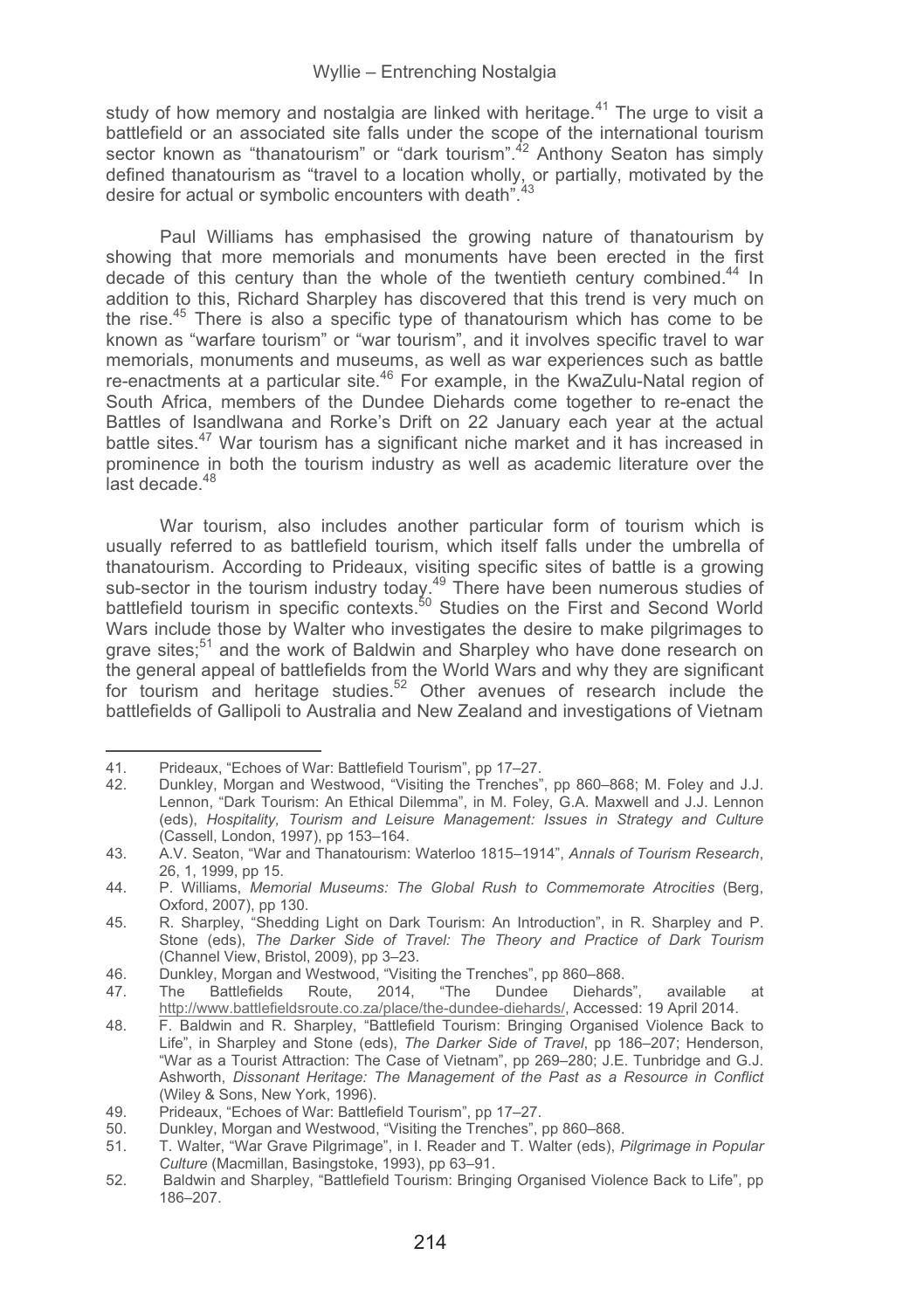battlefield tours and sites. $53$  The extent of growth and popularity of battlefield tourism is clearly evident in many global regions today. Locally, the provincial tourism authority for KwaZulu-Natal (Tourism KZN) has bought into this growing trend by establishing a recognised tourism route, known as the Battlefields Route.<sup>54</sup> Established in 1999, it builds on existing battlefield tourism offers tourists the opportunity to travel distances of more than 400 kilometres to over 36 different sites, either on their own or with a tourist quide.<sup>55</sup>

These multiple types of tourism have created an almost umbrella-type format which is illustrated in Figure 1 below. This figure, which has been adapted from R. Dunkley et al.<sup>56</sup> shows the types of tourism that fall under the broader sector of Heritage and Cultural Tourism.

## **Figure 1: The Umbrella-type network of battlefield tourism**



The battlefield tour to the site of the Battle of Waterloo of 1815 is one of the earliest known examples of warfare tourism. Apparently, the desire of the tourists to visit this battlefield was so intense that they made their way to the site while the battle was still raging.<sup>57</sup> Another example which indicates the remarkable level of the interest in battlefields is that in 1915 the Thomas Cook travel agency received so many requests for tours to the World War battlefields that they had to publish a public notice in *The Times* warning that there would be no conducted tours to the battlefields until the hostilities had ceased and it was safe for people to enter the landscape.<sup>58</sup> These tourists were labelled "trench tourists" by scholars such as

<sup>53.</sup> Dunkley, Morgan and Westwood, "Visiting the Trenches", pp 860–868.; Seaton, "War and Thanatourism: Waterloo, 1815–1914", pp 130–158.

<sup>54.</sup> Battlefields Route, 2014, Internet: http://www.battlefieldsroute.co.za, Accessed: 19 April 2014.

<sup>55.</sup> Battlefields Route, 2014, Internet: http://www.battlefieldsroute.co.za, Accessed: 19 April 2014.

<sup>56.</sup> Dunkley, Morgan and Westwood, "Visiting the Trenches", pp 860–868.<br>57. L. Thes "Encounters in the Fields: Tourism to the Battlefields of the We

<sup>57.</sup> J. Iles, "Encounters in the Fields: Tourism to the Battlefields of the Western Front", *Journal of Tourism and Cultural Change,* 6, 2, 2008, pp 141.

<sup>58.</sup> Iles, "Encounters in the Fields", pp 142.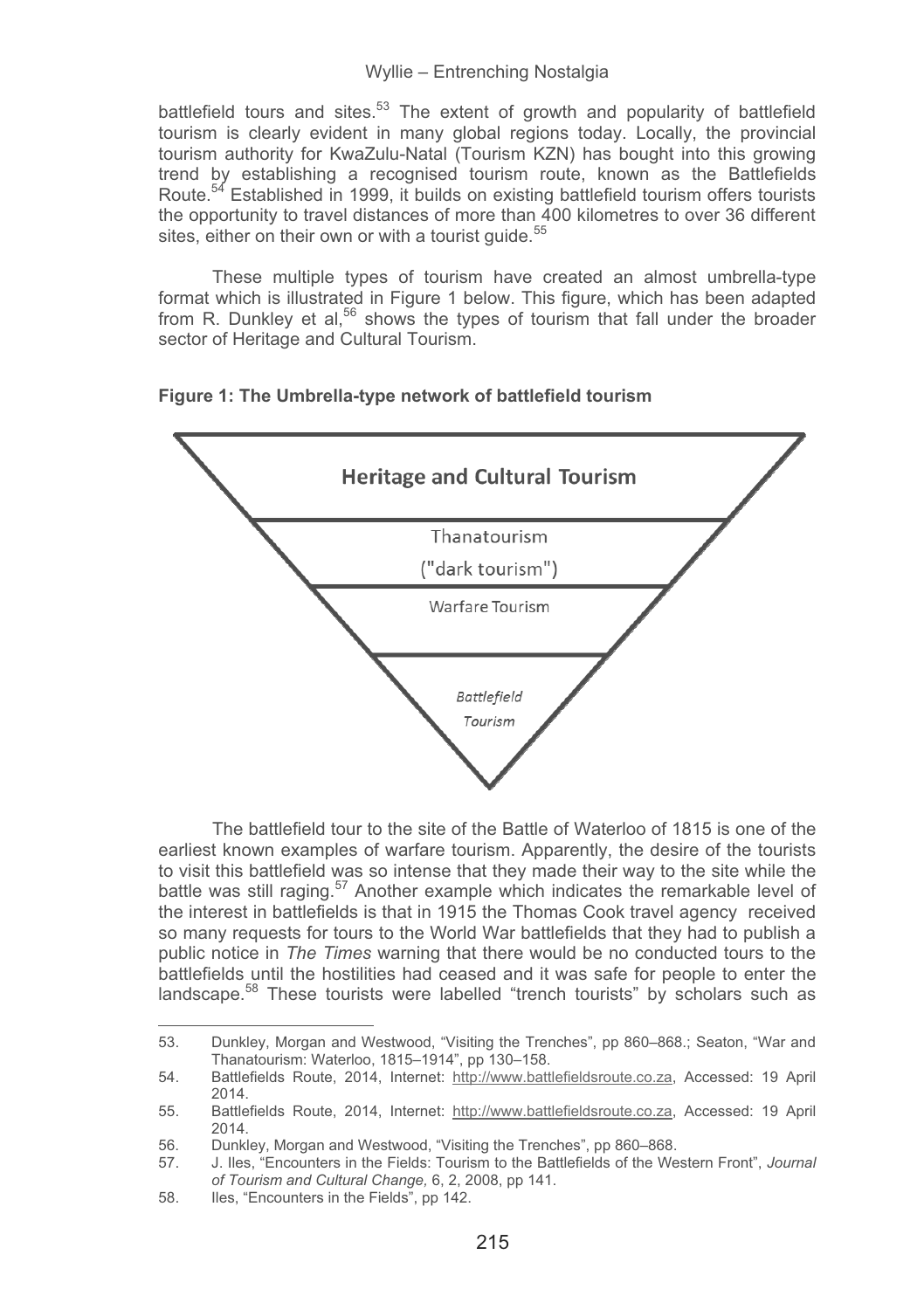Sherman who has identified the frustration of the troops and how they did not appreciate visitors, such as journalists, politicians and civilians, to the respective active battlefield.<sup>59</sup> The First World War (1914–1918) has left an indelible impact on the imagination of many people, especially those living in Europe.<sup>60</sup> The slaughter of millions of young men caused by industrial trench warfare left a lasting legacy on "a community of the bereaved" in Europe as well as the colonial world.<sup>61</sup> These communities became one of the first groups of battlefield tourists who by travelling to mourn their loved ones were essentially motivated to tour by factors such as memory and tribute. The Second World War (1939–1945) also proved to be another key event which resulted in battlefield tourism. Tourists wanted to view actual battlefields where monuments and memorials were erected as well as places of other atrocities such as Auschwitz and Hiroshima.<sup>62</sup>

Wars and their associated battles undoubtedly have a significant place in history and in the national consciousness of many countries. Some battles have a great significance in the culture of a nation and are expressed through the art, literature and music of that nation for the purpose of creating a sense of national identity or nation building.<sup>63</sup> Battlefields are sites which may contain physical remains of a battle or even archaeological material which can possibly enhance the understanding of past events. Many battlefields are also the last resting place of massacred soldiers and even if these sites contain no national significance, they are still significant for the families of the fallen.<sup>64</sup> Battlefields hold significance for a number of reasons: they may play a part in enhancing a certain sense of place; they establish a local distinctiveness and culture; they enable the understanding and enjoyment of the past; and they create a platform for economic growth through the development of tourism.65 They are also seen as rich resources for education and for fields such as genealogy. Unlike many other historical phenomena, they are perfect places for interpretation as well as recreation because they allow visitors a first-hand experience of the actual location of dramatic events.66 Battlefields afford tourists the opportunity to reflect on the past and to ponder the impact that the battles have had on the generations that followed; the legacy they have left behind and how they have shaped the world as it is today.67

Battlefield tourism gained popularity inn South Africa in the late 1980s, especially in the province of KwaZulu-Natal. An example of this is the late David Rattray who established and operated the Fugitives' Drift Lodge at Rorke's Drift. Rattray is considered one of the pioneers of battlefield tourism in KwaZulu-Natal. As a child he gained extensive knowledge about the conflicts between the Zulu

<sup>59</sup> D. Sherman, *The Construction of Memory in Interwar France* (Chicago University Press, Chicago, 1999).

<sup>60.</sup> Iles, "Encounters in the Fields", pp 138–154.

<sup>61.</sup> J.M. Winter, *Sites of Memory, Sites of Mourning: The Great War in the European Cultural History* (Cambridge University Press, Cambridge, 1995).

<sup>62.</sup> Sharpley and Stone (eds), *The Darker Side of Travel*.

<sup>63.</sup> Historic Scotland, "Looking at Heritage: Battlefields", 2011, Internet: http://www.historicscotland.gov.uk/, Accessed: 15 April 2014.

<sup>64.</sup> Historic Scotland, "Looking at Heritage: Battlefields", 2011, Internet: http://www.historicscotland.gov.uk/, Accessed: 15 April 2014.

<sup>65.</sup> Sharpley, "Shedding Light on Dark Tourism: An Introduction", pp 3–23.

<sup>66.</sup> Historic Scotland, "Looking at Heritage: Battlefields", 2011, Internet: http://www.historicscotland.gov.uk/, Accessed: 15 April 2014.

<sup>67.</sup> Baldwin and Sharpley, "Battlefield Tourism: Bringing Organised Violence Back to Life", pp 186–207.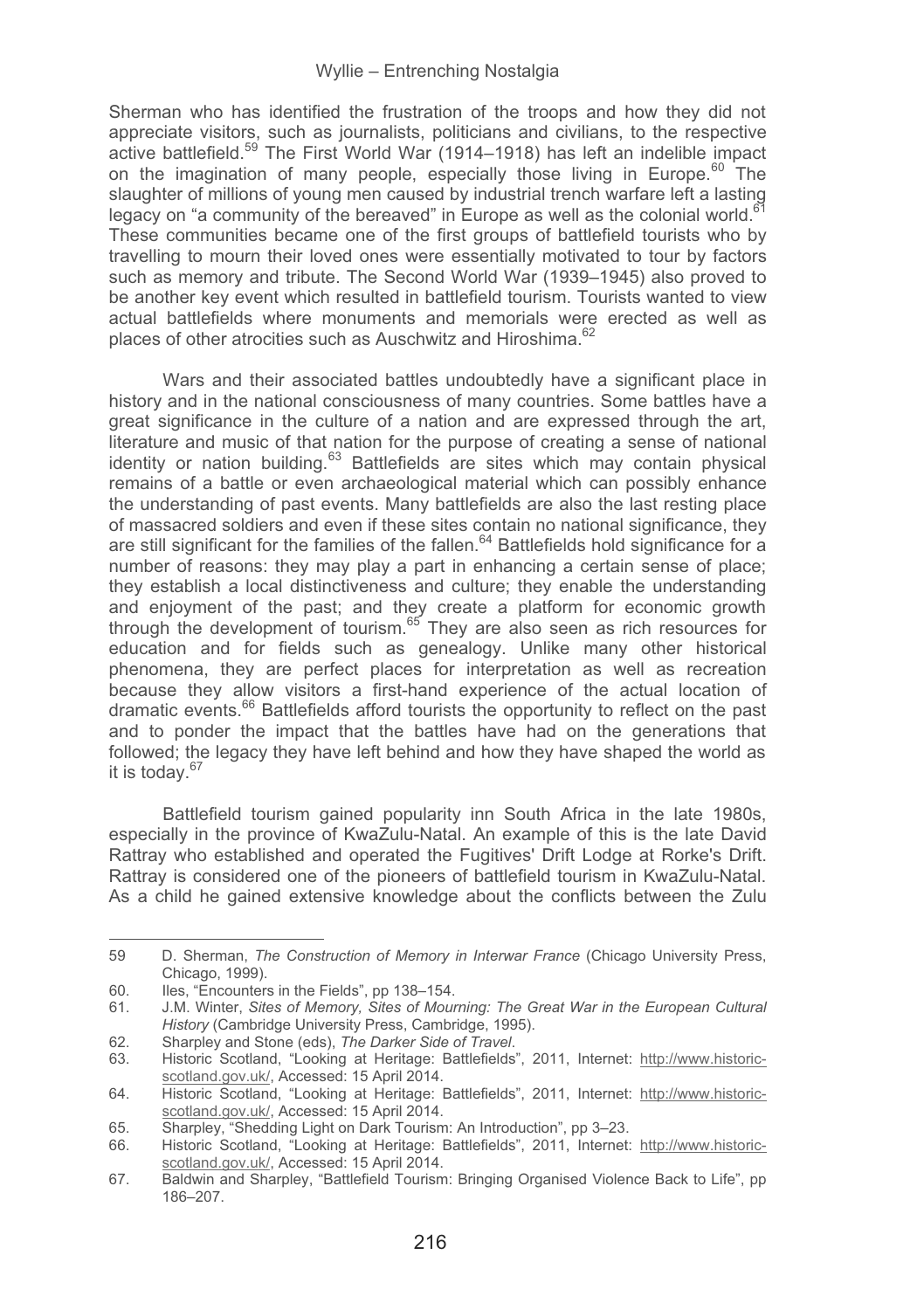and the British troops in South Africa from his father and remained a keen amateur historian. He was often found interviewing local Zulu people to hear their accounts of the conflicts in the area and on occasion made contact with those whose ancestors had fought in these wars. He offered many tours of the historic battle sites of Isandlwana and Rorke's Drift, which have been estimated to have been attended by more than 60,000 local and international tourists.<sup>68</sup> His son and family continue to run this lucrative enterprise.

In order to assess the factors that contribute to the significance of a battlefield, the *Historical Policy of Scotland* provides some important information. This policy document was drawn up by an organisation known as Historic Scotland, which is an executive agency that of the British government and is responsible for the conservation and protection of the nation's historical and heritage environment. The policy states that a battlefield site is of national importance if it makes a contribution to the understanding of the history and archaeology of Scotland. It therefore has a significant place in creating a national identity.69 The policy document has divided the factors of significance into three categories, namely, an association with historical events or figures of national significance; the discovery of significant physical remains and/or archaeological remains; and an awareness of the battlefield landscape.<sup>70</sup>

According to this policy, a battlefield may firstly be significant due to its association with historical events or figures who are of national significance. This relates to the contribution that it makes to the understanding of historical development, including the military history of a country or a region within that country. A selection of key considerations will also be made which will focus on whether there were any significant military innovations or occurrences during battle.<sup>71</sup> In addition to this, the battle will also be analysed to determine if there is any association with an important historical figure.

In keeping with the trends of history and heritage, a battlefield may also be considered significant if it contains crucial physical remains or archaeological material, that is, "traces of the past".<sup>72</sup> The surviving physical remains on or within the region of the battlefield, as well as any archaeological material, are seen as specific qualities of the battlefield and are important sources for both historians and heritage officials. Archaeological material has the potential to increase the credibility of documentary records and it may provide vital information about events, weaponry and the participants which cannot be found from any other sources.<sup>73</sup> The physical features that are left behind after a battle include the following: natural elements (hills and ravines); constructed elements (walls, buildings and forts); elements caused by the battle itself (graves and artefacts such as bullets and personal items); and other archaeological deposits such as the

<sup>68.</sup> A. Meldrum and T. McVeigh, "Murdered in Rorke's Drift, the Man they Called the 'White Zulu'", *The Guardian*, Sunday 28 January 2007.

<sup>69.</sup> Historic Scotland, *Historic Scotland Environment Policy*, 2011, Internet: http://www.historicscotland.gov.uk/, Accessed: 15 April 2014.

<sup>70.</sup> Historic Scotland, *Historic Scotland Environment Policy*, 2011, Internet: http://www.historicscotland.gov.uk/, Accessed: 15 April 2014.

<sup>71.</sup> Historic Scotland, *Historic Scotland Environment Policy*, 2011, Internet: http://www.historicscotland.gov.uk/, Accessed: 15 April 2014.

<sup>72.</sup> Rassool, "The Rise of Heritage", pp 1–21.<br>73 Historic Scotland Historic Scotland Enviro

<sup>73.</sup> Historic Scotland, *Historic Scotland Environment Policy*, 2011, Internet: http://www.historicscotland.gov.uk/, Accessed: 15 April 2014.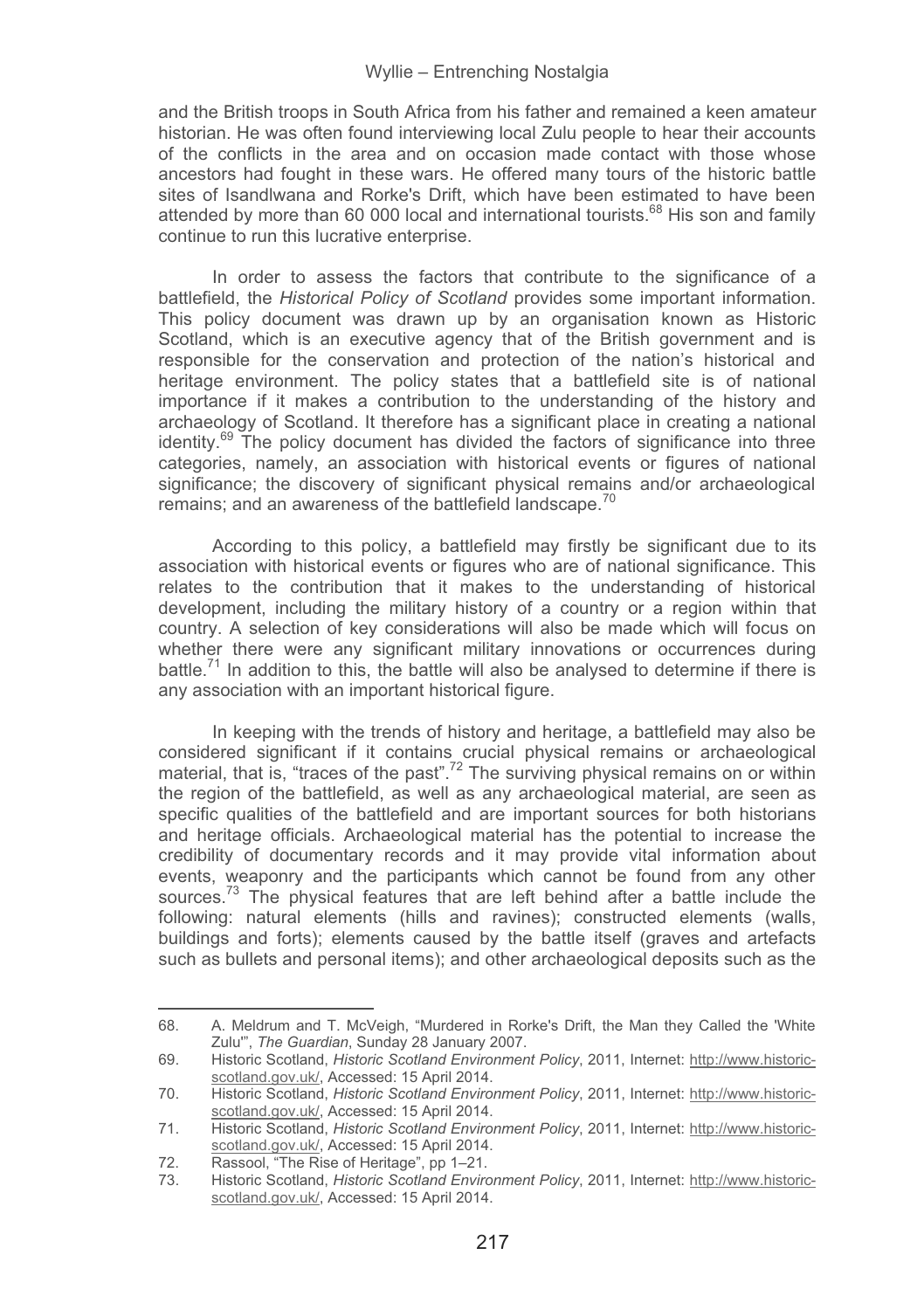remains of camps and entrenchments.<sup>74</sup> The surviving historical documentation and map evidence relating to specific battles, or even the war itself, are of crucial importance as they may enhance the overall understanding of the events and occurrences during the period of conflict.<sup>75</sup>

The final determining factor for the significance of a battlefield, according to the Scottish policy, is the actual battlefield landscape. Wars and battles are seldom fought in small or restricted areas and they were events that took place across wide, extended landscapes with no geographic or political boundaries hindering their cause.<sup>76</sup> The study of these landscapes provides important platforms for understanding the military tactics which were deployed during these battles, as well as other strategic planning measures such as the vantage points and lines of sight that were used during the battle.<sup>77</sup> The battlefield landscape is comprised of the areas where the troops were initially deployed and where they engaged in conflict with the enemy, as well as the wider areas where other significant events occurred, such as the movement of reinforcements or the path taken during the retreat. It also includes any secondary skirmishes; associated earthworks (trenches); camps; burial sites; lines of advance or retreat; and additional elements such as memorials that may be added to the actual site of battle. The association with the landscape of a battlefield may contribute fundamentally to creating a "sense of place" even when there is no available physical evidence or when the initial character of the landscape has been affected by any post-battle transformations – such as the development of human settlements<sup>78</sup>

The significance of battlefields, for both history and heritage, is further amplified by the presence of tourist guides – who are essentially at the "coal face" of the tourism industry. The battlefield landscape is one that requires much interpretation as well as an added sense of imagination in order for the audience to understand the hidden narratives.<sup>79</sup> In the case of a historian, it is also the role and responsibility of a tourist guide to interpret the landscape and provide a narrative that will assist the tourists (the audience) to understand the hidden meanings of the site as well as create a platform for discussion and debate. The role of a tourist guide is therefore one that is multidimensional and includes acting as the group leader; an entertainer; and information-giver. The tourist guide is also seen as the promoter of group interaction. $80$  Jennifer Iles believes that visits to battle sites should entail more than just simply driving to a site so that it can be photographed. Rather, tourist guides should offer their clients an insightful experience and must be able to help them to construct a historical, empathetic and imaginative connection with the landscape.<sup>81</sup> In most cases, tourist guides are the

<sup>74.</sup> Historic Scotland, *Historic Scotland Environment Policy*, 2011, Internet: http://www.historicscotland.gov.uk/, Accessed: 15 April 2014.

<sup>75.</sup> Carruthers and Krige, "Heritage Studies".<br>76. Historic Scotland. Historic Scotland Envir

Historic Scotland, *Historic Scotland Environment Policy*, 2011, Internet: http://www.historicscotland.gov.uk/, Accessed: 15 April 2014.

<sup>77.</sup> Historic Scotland, *Historic Scotland Environment Policy*, 2011, Internet: http://www.historicscotland.gov.uk/, Accessed: 15 April 2014.

<sup>78.</sup> Historic Scotland, *Historic Scotland Environment Policy*, 2011, Internet: http://www.historicscotland.gov.uk/, Accessed : 15 April 2014.

<sup>79.</sup> P. Gough, "That Sacred Turf: War Memorial Gardens as Theatres of War (and Peace)", in R. White (ed.), *Monuments and the Millennium* (James & James and English Heritage, London, 2001), pp 228–236.

<sup>80.</sup> Iles, "Encounters in the Fields", pp 142-146.

<sup>81.</sup> Iles, "Encounters in the Fields", pp 144-145.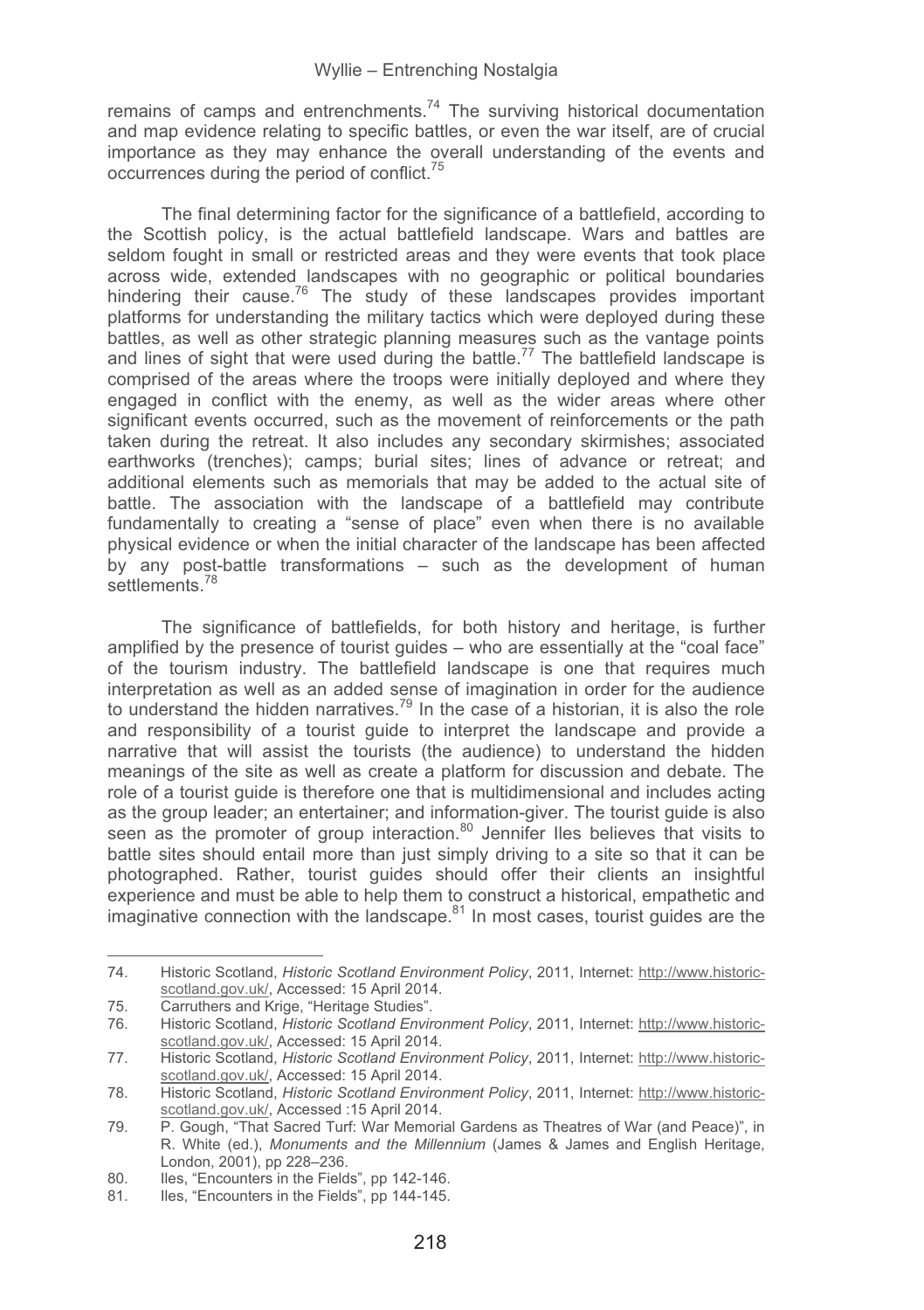people with whom tourists make initial contact with and they should therefore encourage social engagement and support group dynamics right from the start of the tour.<sup>82</sup>

Battlefield tourist guides and their tour groups have another unique characteristic, and even though this aspect is sometimes found in other tour groups, the context of battlefield tourism creates a very specific dimension of solidarity and "closeness" when a tour group visits a battlefield and other related sites. $83$  In addition to this, a sense of camaraderie should be encouraged by initiating debates even while the group is relaxing, eating and drinking. This camaraderie and togetherness is closely related to the relationship between the "soldiers" (the tourists) and their "commanding officers" (the tourist guides). This is what creates the unique character which is not often found in other tourist situations.<sup>84</sup>

In his well-known discussion of the "tourist gaze", John Urry believes that the tourists of the modern day has the need to be an educated traveller and often demands a great deal of information, such as maps and reading material, even before the tour has begun. $85$  Therefore most battlefield tours supply their clients with a wide range of material such as readings from selected texts; presentations; and sound recordings before and during the tour. This educative material may also include visits to related sites, memorials, monuments and museums. $86$  By doing this, the guides give themselves enough scope to engage the imagination of the tourists though the explanation and dramatisation of the events that took place in the battlefield landscape.<sup>87</sup>

The site of a battle is often limited in its ability to narrate its own story and without any significant monuments or memorials the significance of a site can often be overlooked. Therefore the tourist guide is responsible for showing the visitors more than what may have otherwise been perceived in order for them to experience the deeper meaning of the site. $88$  The guides also try to encourage the tourists to look beyond the actual landscape in order to see and relate to its topography and surrounding areas in a different light – that being an imagination of what this site and its surrounds may have looked like in the past.<sup>89</sup>

A tourist guide is thus responsible for interpreting a source from the past for a particular audience and they then encourage discussion and debate on this interpretation, which reveals some similarities to a historian.<sup>90</sup> Many battlefield tourist guides are often military historians or ex-military officers who have since found an interest in the history of battles.<sup>91</sup> Battlefield tour groups are not made up of a homogenous audience – in other words these groups may vary greatly in terms of education levels; age; reason for travel; and the expectations of these

---------

---------------------------------------------

<sup>82.</sup> Dunkley, Morgan and Westwood, "Visiting the Trenches", pp 860–868.<br>83. Iles. "Encounters in the Fields", pp 138–154.

<sup>-</sup>----Iles, "Encounters in the Fields", pp 138–154.

<sup>84.</sup> Seaton, "War and Thanatourism: Waterloo 1815–1914", pp 130–158.<br>85. J. Urry. The Tourist Gaze: Leisure and Travel in Contemporary Soc

<sup>85.</sup> J. Urry, *The Tourist Gaze: Leisure and Travel in Contemporary Societies* (Sage, London, 1990).

<sup>86.</sup> Iles, "Encounters in the Fields", pp 138–154.<br>87 Gough. "That Sacred Turf", pp 228–236.

<sup>87.</sup> Gough, "That Sacred Turf", pp 228-236.<br>88. Gough, "That Sacred Turf", pp 228-236.

<sup>88.</sup> Gough, "That Sacred Turf", pp 228-236.<br>89 Hes. "Encounters in the Fields", pp 138-1

<sup>89.</sup> Iles, "Encounters in the Fields", pp 138–154.<br>90. Dunkley, Morgan and Westwood, "Visiting the

<sup>90.</sup> Dunkley, Morgan and Westwood, "Visiting the Trenches", pp 860–868.<br>91. Seaton. "War and Thanatourism: Waterloo 1815–1914", pp 130–158.

Seaton, "War and Thanatourism: Waterloo 1815–1914", pp 130–158.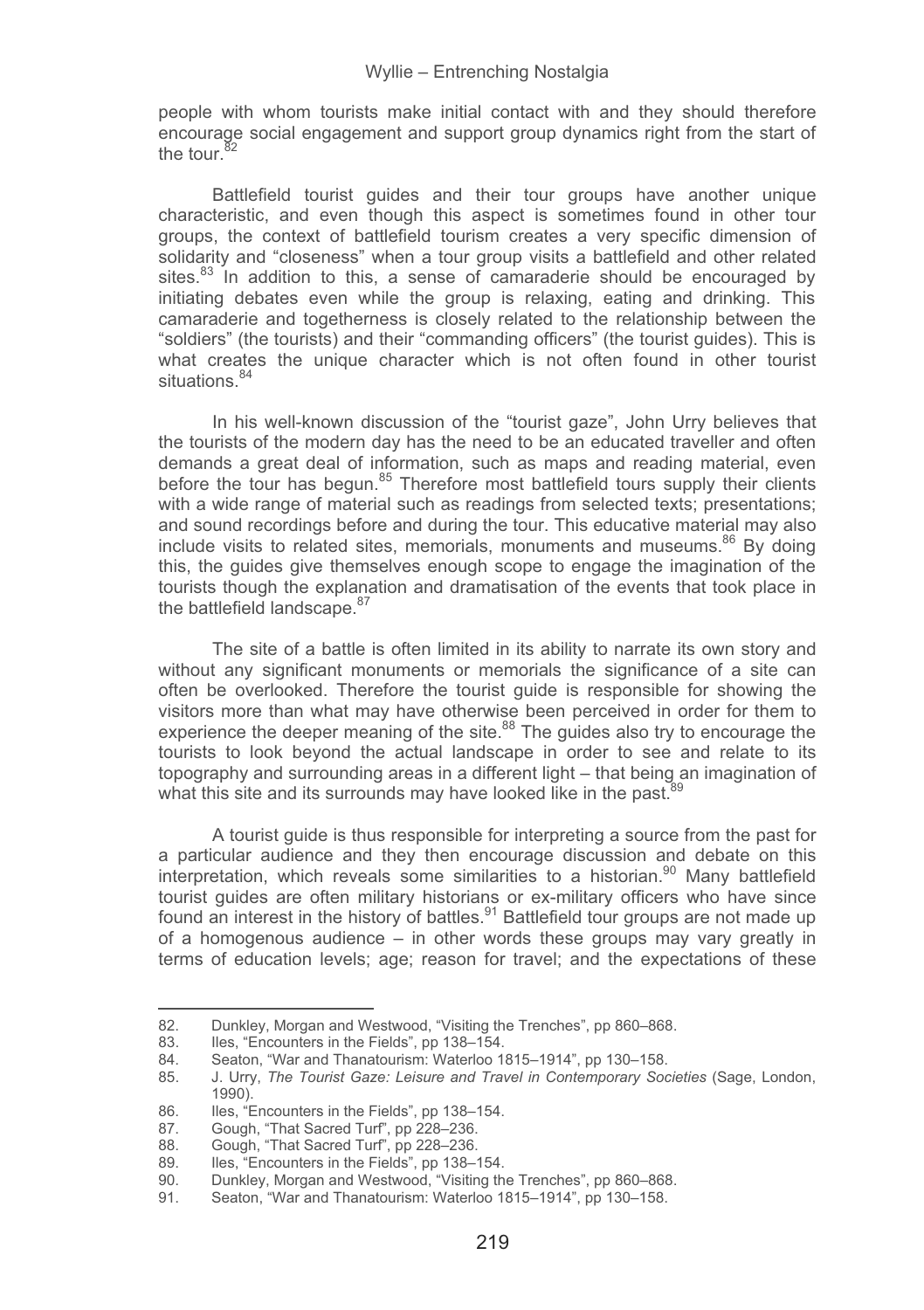tours. $92$  The audience, in keeping with the shared ideas of history and tourism, are often unable to understand the site in the same way as the guides themselves and should be allowed to interpret the information in their own way with the assistance of the narrative presented by the quide.<sup>93</sup>

## **The Battle of Spioenkop**

The origins of the Anglo-Boer War of 1899–1902 (also known as the South African War)<sup>94</sup> remain a much debated issue. Some two decades ago, Albert Grundlingh reflected on this in the following way:

No comprehensive synthesis has yet appeared which systematically analyses the frequent divergent interpretations of the causes of the war and advances the relative importance of the interwoven factors in a way which demonstrates the niceties and the nuances of the situation.<sup>9</sup>

He adds that it is important to order the events of the war within the context of the underlying structural capitalist system.<sup>96</sup> Upon doing this, it is only then that one can move towards the interpretation of all of the complex events which have led to one of the most destructive wars of our history, one which included the renowned Battle of Spioenkop, which will be used here as a case study.

The forces of Zuid-Afrikaansche Republiek (ZAR) and Orange Free State Republic (OFSR) had already advanced into Natal at the outbreak of the war (October 1899) to attack the British forces that had assumed control of the region.<sup>97</sup> The British had established themselves in the towns of Ladysmith and Dundee (29 October 1899)<sup>98</sup> in the northern regions of Natal. A number of engagements had already taken place between the British and the Boers before this time, such as the battles at Talana/Dundee (20 October 1899) and<br>Elandslaagte (21 October 1899).<sup>99</sup> These battles were crucial in terms of the Boers' movement towards Ladysmith because they were then able to besiege the town and in doing so, trap a large concentration of British forces and gain a rapid upper hand in Natal.<sup>100</sup>

---------------

--------------------------------------

<sup>92.</sup> D.J. Timothy and S.W. Boyd, *Heritage Tourism* (Pearson Education, Essex, 2003).

<sup>-</sup>-----93. Timothy and Boyd, *Heritage Tourism.*

For the purposes of this paper the war will be referred to as the Anglo-Boer War and not the South African War. The Anglo-Boer War is the more inclusive term indicating the role played by all sections of South African society. However, the particular battle on which the focus falls in this article, Spioenkop, was fought in Natal and only involved men who were farmers in the region (referred to as "Boers") and the British. This was then indeed a "white man's war" with some 200 to 300 Indians only becoming active in the aftermath of the battle as stretcher bearers of the Royal Ambulance Corps for the British Army.

<sup>95.</sup> A.M. Grundlingh, "Prelude to the Anglo-Boer War, 1881–1899", in T. Cameron and S.B. Spies (eds), *A New Illustrated History of South Africa* (Southern Book Publishers, Johannesburg, 1986), p 199.

<sup>96.</sup> Grundlingh, "Prelude to the Anglo-Boer War, 1881–1899", p 199.<br>97 T. Pakenham, *The Boer War (Jonathan Ball Publishers*, Johan

<sup>97.</sup> T. Pakenham, *The Boer War* (Jonathan Ball Publishers, Johannesburg and Cape Town, 1979).

<sup>98.</sup> F. Pretorius, *The A to Z of the Anglo Boer War* (Scarecrow Press, Lanham, 2010).

<sup>99.</sup> B. Nasson, *The War for South Africa: The Anglo Boer War (1899*–*1902)* (NB Publishers, Cape Town, 2011).

<sup>100.</sup> R. Wyllie, 'Victor Belum': An Appraisal of Battlefield Tourism in KwaZulu Natal", BHCS Hons dissertation, Department of Historical and Heritage Studies, University of Pretoria, 2011.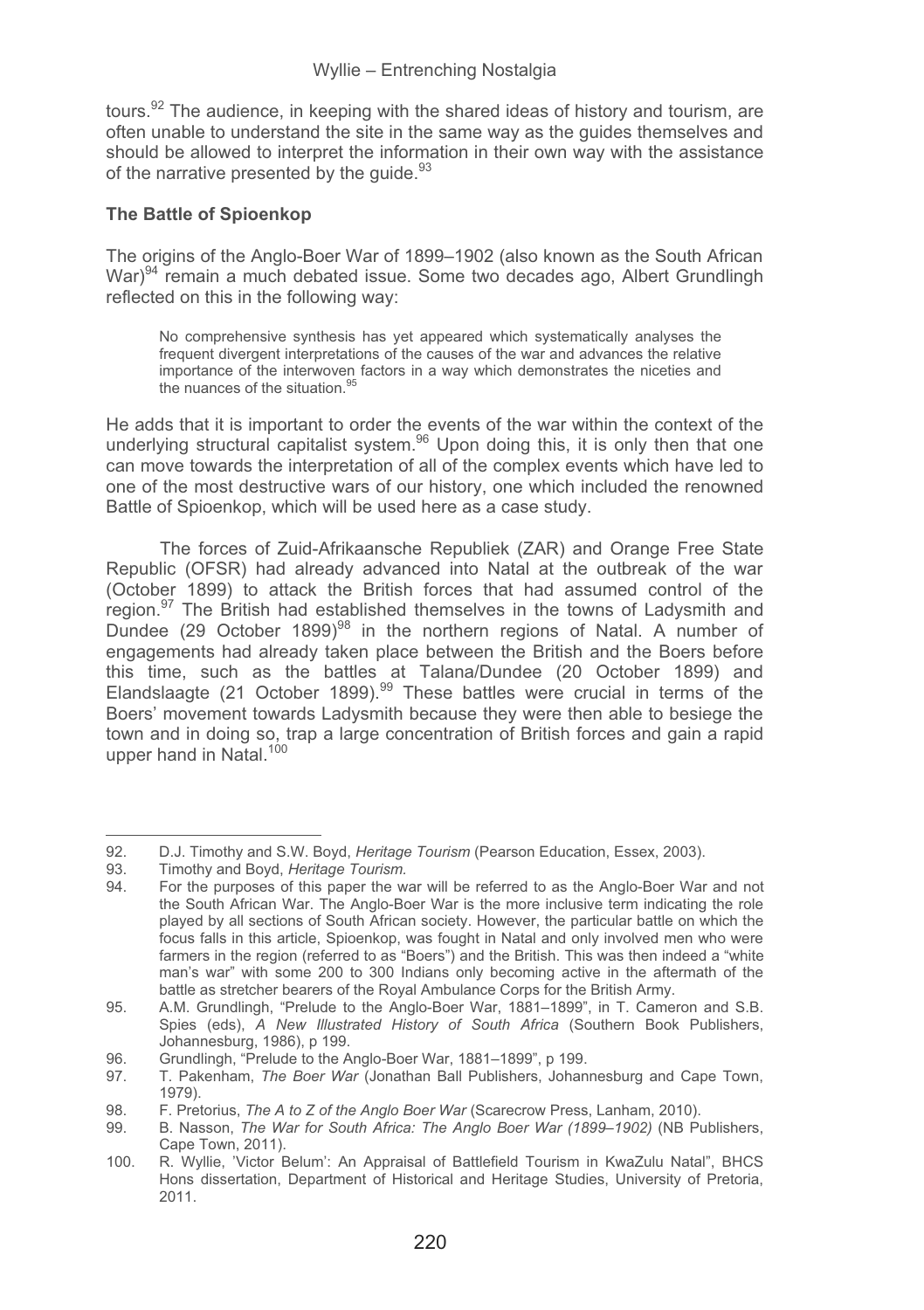Once they had control of the town of Ladysmith, the Boers decided to relocate themselves to the southern regions of Natal. In the meantime, the British had begun to ship troops into the country through the port of Durban (January, 1900)<sup>101</sup> These forces were deployed as reinforcements and their first task was to  $\frac{101}{100}$  These forces were deployed as reinforcements and their first task was to relieve the besieged town of Ladysmith which was populated by 13 000 British soldiers and 7 000 pro-British civilians.<sup>102</sup> The main focus of the war then shifted to the region of the Thukela River in January 1900,<sup>103</sup> as the Boers began to reinforce the region in an attempt to prevent the British from moving through the area to relieve Ladysmith.<sup>104</sup> The Boer force, under command of General Louis Botha, consisted of 4 500 men, while the British force, under the command of General Sir Redvers Buller, comprised 20 000 men and 44 heavy artillery guns.<sup>105</sup> After suffering a heavy defeat at the Battle of Colenso on 15 December 1899, the British were then driven back and were forced to focus their attempts elsewhere.<sup>106</sup> Buller then decided to move towards the upper regions of the Thukela River and on 23 January 1990, the Boer and British engaged in one of the most futile and bloodiest battles in military history – the Battle of Spioenkop.<sup>107</sup>

Thomas Pakenham heads his chapter on the Battle of Spioenkop "Acre of Massacre",<sup>108</sup> and heralds it as one of the bloodiest and most futile battles in history. The following quote, from Deneys Reitz, encapsulates this: "There must have been six hundred dead men on this strip of earth, and there cannot have been many battlefields where there was such an accumulation of horrors within so small a compass".<sup>109</sup>

During the attempts to relieve the British occupied town of Ladysmith, Buller was then joined by Lieutenant-General Sir Charles Warren who brought with him a force of 15,000 men.<sup>110</sup> They were ordered to cross the Thukela River to outflank the Boer's defensive line, yet this proved to be a failure because the Boers managed to prevent any penetration of their defence at iNtabamnyama.<sup>111</sup> The two Generals, Buller and Warren, then collectively decided to capture Spioenkop, the summit of which was the highest point on the defence line of the Boers. By capturing this hill, the British believed they would then be able to dominate all of the Boer's defensive positions.112 The attack was scheduled for 22 January 1900, but it was later postponed to 23 January 1900 due to a disagreement between the two British generals.<sup>113</sup>

After much debate, the task of leading the British troops up to the summit was assigned to Major General Sir Edward Woodgate.<sup>114</sup> At approximately 03h00

-------

-------------------------------------------

<sup>-</sup>--------101. Pretorius, *The A to Z of the Anglo Boer War*.

<sup>102.</sup> G. Torlage and S. Watt, *A Guide to the Anglo-Boer War Sites of KwaZulu Natal* (Ravan Press Johannesburg, 1999).

<sup>103.</sup> Nasson, *The War for South Africa*.

<sup>104.</sup> Pakenham, *The Boer War*.

<sup>105.</sup> Wyllie, "'Victor Belum': An Appraisal of Battlefield Tourism in KwaZulu Natal".<br>106. K. Gillings, Battles of KwaZulu Natal (Art Publishers, Durban, 2005).

<sup>106.</sup> K. Gillings, *Battles of KwaZulu Natal* (Art Publishers, Durban, 2005).

<sup>107.</sup> Gillings, *Battles of KwaZulu Natal*.

<sup>108.</sup> Pakenham, *The Boer War*, p 288.

<sup>109.</sup> D. Reitz, *Commando: A Boer Journal of the Anglo-Boer War* (Jonathan Ball Publishers, Johannesburg, 1998), pp 64.

<sup>110.</sup> Pakenham, *The Boer War*.

<sup>111.</sup> Torlage and Watt, *A Guide to the Anglo-Boer War Sites of KwaZulu Natal*; Pakenham, *The Boer War*.

<sup>112.</sup> Pakenham, *The Boer War*; Pretorius, *The A to Z of the Anglo Boer War*.

<sup>113.</sup> Gillings, *Battles of KwaZulu Natal*.

<sup>114.</sup> Pakenham, *The Boer War*.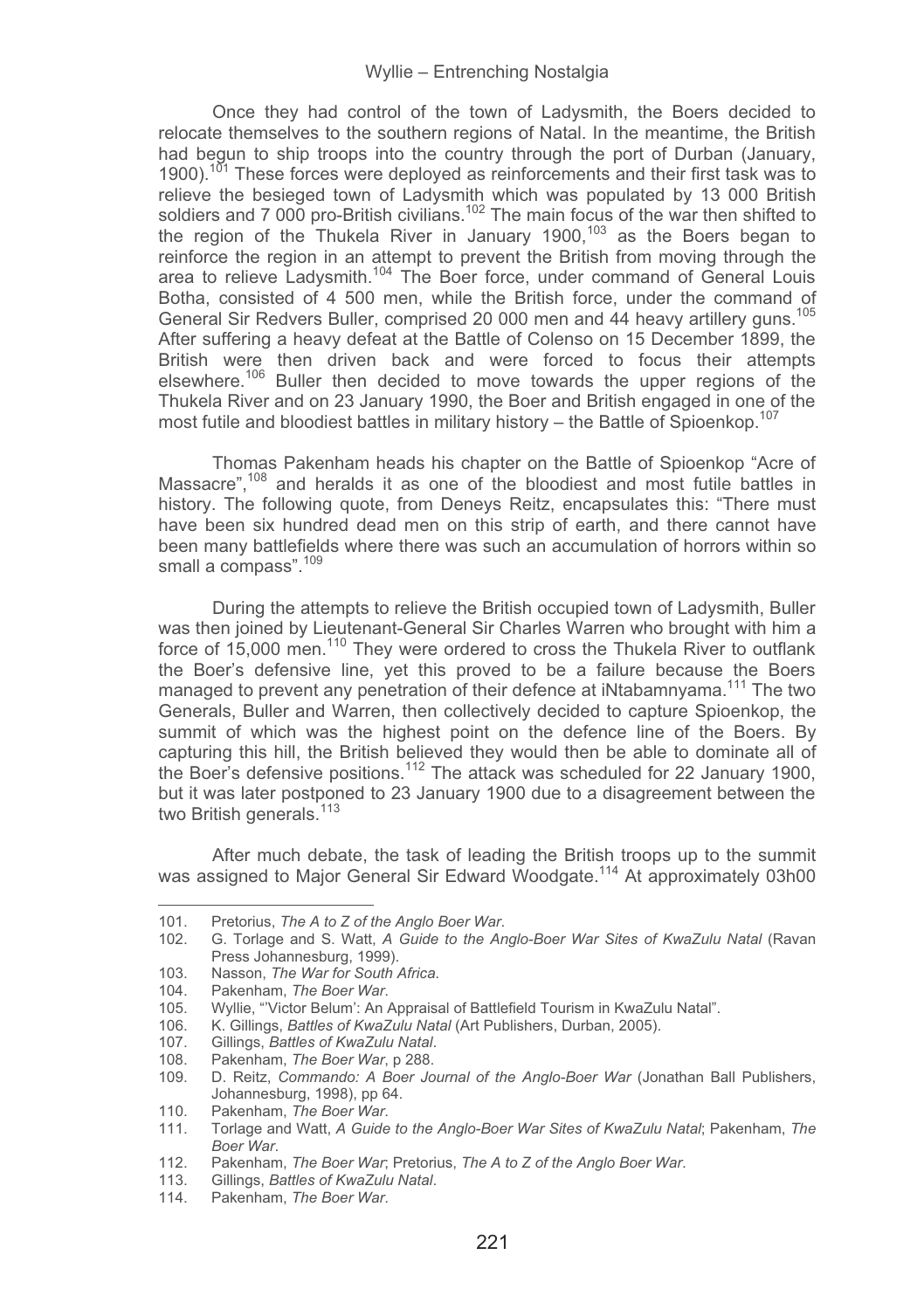on 23 January 1900, Woodgate led approximately 1 700 men up to the summit from Warren's headquarters which were situated adjacent to Spioenkop at Three Tree Hill.<sup>115</sup> At this point of the battle it is important to point out three significant factors that would essentially play a decisive role. First, the men were a light infantry and no heavy artillery guns were taken despite their availability.<sup>11</sup> Second, the men were not ordered to carry any sandbags with them in order to reinforce the summit.<sup>117</sup> And finally, the section of water carriers were all absent during the ascent of the summit, thus indicating an assumed presumption by the British generals that the battle would be short-lived.<sup>118</sup>

One of the other British commanding officers, Colonel Thorneycroft, led his troops up to the summit in the most terrible conditions. The men climbed up a very rocky summit with dense vegetation, and to make matters worse, the entire hill was enveloped in thick fog.<sup>119</sup> The British forces reached the summit at approximately 04h00 and upon doing so they surprised a small group of Boers from the Vryheid Commando, who promptly fled down the hill to the Boer headquarters to inform Botha of the arrival of the British troops.<sup>120</sup> There was pandemonium in the Boer laagers but Botha calmed his troops down and rallied them in preparation for battle.<sup>121</sup> The British meanwhile had begun to dig trenches on the summit which was still under a blanket of thick fog and once it started to lift, they then realised their mistake. The trenches had been built in the centre of the summit rather than a more favourable and strategic position on the forward slopes.<sup>122</sup> Soon after realising this, the troops began to build forward pickets in an attempt to entrench the forward slopes, but they ran into an even bigger dilemma because the forward slopes had an extremely hard layer of underlying rocks which hindered the creation of trenches<sup>123</sup>

From about 07h30, the Boers had already begun to inflict fatalities on the British with highly accurate rifle and artillery fire, while the British could only defend themselves with rifle fire. After several heroic attempts by the British, they were forced back into their trenches by mid-morning.<sup>124</sup> During the early stages of battle, Woodgate was wounded and his command was handed over to Colonel Bloomfield, who also fell wounded shortly afterwards.125 This was another crucial factor in the final outcome of this battle because the loss of two commanding officers caused much confusion among the British officers on the summit. Each was unaware that another had taken over command of the attack and the soldiers were given a number of conflicting orders.<sup>126</sup>

----------------

---------------------------------

<sup>-</sup>---------115. Gillings, *Battles of KwaZulu Natal*.

<sup>116.</sup> Wyllie, "'Victor Belum': An Appraisal of Battlefield Tourism in KwaZulu Natal".

<sup>117.</sup> Pretorius, *The A to Z of the Anglo Boer War*.

<sup>118.</sup> Pakenham, *The Boer War*.

<sup>119.</sup> Pakenham, *The Boer War*; Gillings, *Battles of KwaZulu Natal*; Torlage and Watt, *A Guide to the Anglo-Boer War Sites of KwaZulu Natal*; Wyllie, "'Victor Belum': An Appraisal of Battlefield Tourism in KwaZulu Natal".

<sup>120.</sup> Gillings, *Battles of KwaZulu Natal*.

Pakenham, *The Boer War.* 

<sup>122.</sup> Torlage and Watt, *A Guide to the Anglo-Boer War Sites of KwaZulu Natal*; Wyllie, "'Victor Belum': An Appraisal of Battlefield Tourism in KwaZulu Natal".

<sup>123.</sup> Gillings, *Battles of KwaZulu Natal*; Pakenham, *The Boer War*.

<sup>124.</sup> Gillings, *Battles of KwaZulu Natal*; Wyllie, "'Victor Belum': An Appraisal of Battlefield Tourism in KwaZulu Natal"; Pakenham, *The Boer War*.

<sup>125.</sup> Wyllie, "'Victor Belum': An Appraisal of Battlefield Tourism in KwaZulu Natal".<br>126. Pakenham, The Boer War.

Pakenham, The Boer War.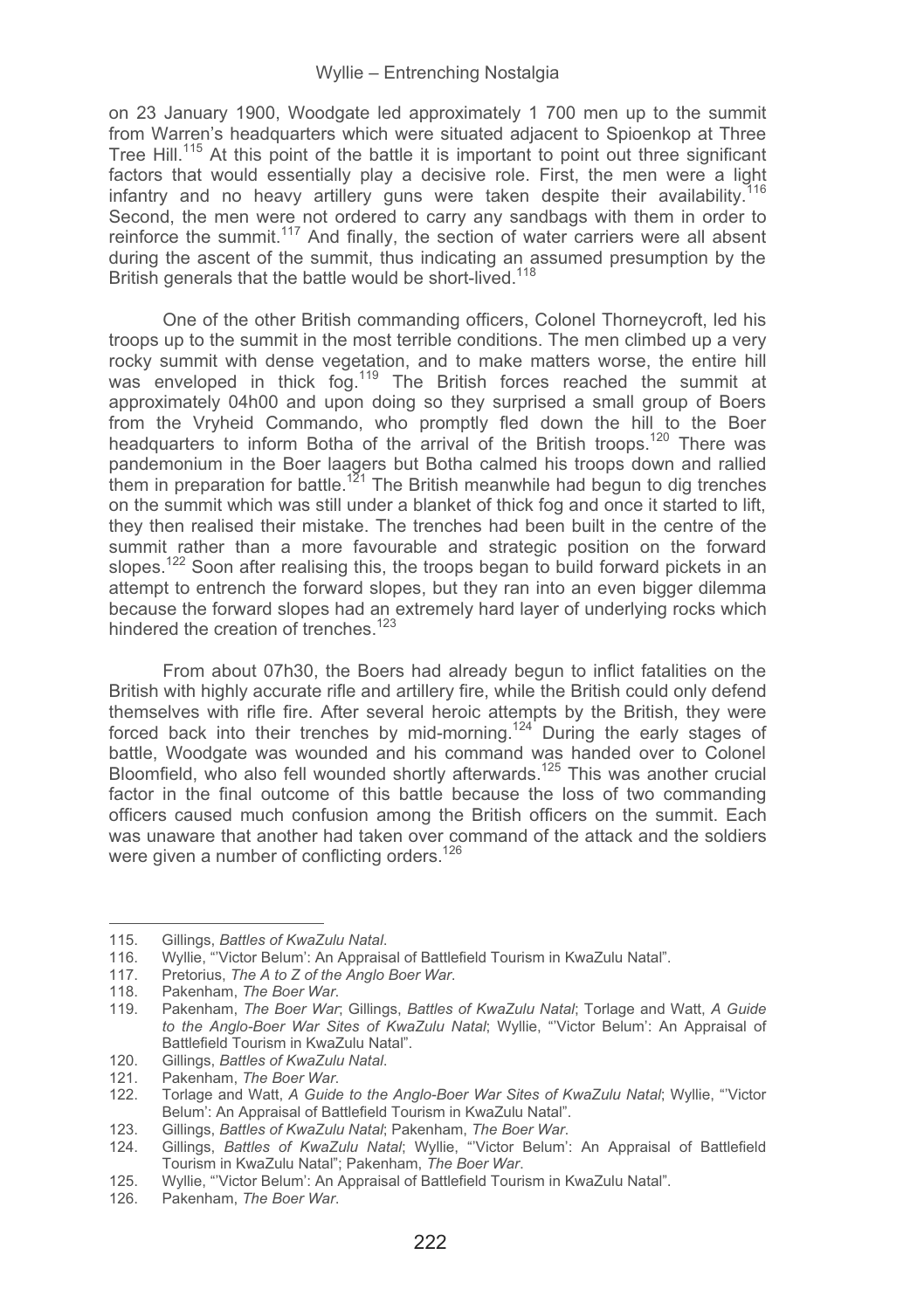By midday, the casualties among both the Boer and the British forces had begun to increase rapidly. At one point, 180 British soldiers could not cope with the heat and the overall conditions and they surrendered themselves or were taken prisoner by the Boers.<sup>127</sup> Despite the arrival of a further 4 000 British reinforcements, Thorneycroft realised that they would still not be able to hold out against the Boer assault from all flanks and so decided to withdraw from the battle.<sup>128</sup> He was unaware that the Boers had actually begun to retreat down the summit before the British retreat had begun.<sup>129</sup> By 02h00 on 24 January 1900, both sides had successfully withdrawn themselves from the battlefield.<sup>130</sup>

The Boers had been the first to return to the summit later that morning and the scouting party soon discovered that the British had already left the summit.<sup>131</sup> They also discovered the horrific scene of death and disaster.<sup>132</sup> Soon after this, the Boers allowed the British burial parties to return to the summit to bury the dead, a task that would last for three whole days.<sup>133</sup> The majority of the British corpses were buried in the two trenches as well as a number of isolated graves, which are all still visible on the summit today.<sup>134</sup> Other British soldiers who had died in battle were buried at Clydesdale Farm and those who died from wounds sustained during the battle were buried at Spearman's Farm.<sup>135</sup> The number of casualties has never quite been calculated, but Table 1 outlines the figures which are held to be as accurate as possible:

|                    | No. of deaths (in<br>battle) | No. of deaths<br>(wounds) | <b>Missing</b> | Total<br><b>Casualties</b> |
|--------------------|------------------------------|---------------------------|----------------|----------------------------|
| <b>The British</b> | 412                          | 1.034                     | 287            | 1.733                      |
| <b>The Boers</b>   | 58                           | 140                       | -              | 198                        |
| Total              | 470                          | 1.174                     | 287            | 1.931                      |
| <b>Casualties</b>  |                              |                           |                |                            |

**Table 1: Approximate number of casualties: Battle of Spioenkop (17–24**  January 1900)<sup>136</sup>

### **History, the battle and tourism**

The Battle of Spioenkop was significant in South Africa's past for a number of reasons, not only from a historical perspective, but also from a tourism perspective. The battle has been labelled by many historians and tourism stakeholders as one the most famous battles ever fought on South African soil and

<sup>127.</sup> Pakenham, *The Boer War*; Gillings, *Battles of KwaZulu Natal*.

<sup>128.</sup> Torlage and Watt, *A Guide to the Anglo-Boer War Sites of KwaZulu Natal*.

<sup>129.</sup> Gillings, *Battles of KwaZulu Natal*; Torlage and Watt, *A Guide to the Anglo-Boer War Sites of KwaZulu Natal*.

<sup>130.</sup> Gillings, *Battles of KwaZulu Natal*.

<sup>131.</sup> Wyllie, "'Victor Belum': An Appraisal of Battlefield Tourism in KwaZulu Natal".<br>132. Gillings. Battles of KwaZulu Natal.

<sup>132.</sup> Gillings, *Battles of KwaZulu Natal*.

<sup>133.</sup> Pakenham, *The Boer War*; Torlage and Watt, *A Guide to the Anglo-Boer War Sites of KwaZulu Natal*.

<sup>134.</sup> Gillings, *Battles of KwaZulu Natal*; Pakenham, *The Boer War*.

<sup>135.</sup> Torlage and Watt, *A Guide to the Anglo-Boer War Sites of KwaZulu Natal*; Gillings, *Battles of KwaZulu Natal*.

<sup>136.</sup> Pakenham, *The Boer War*.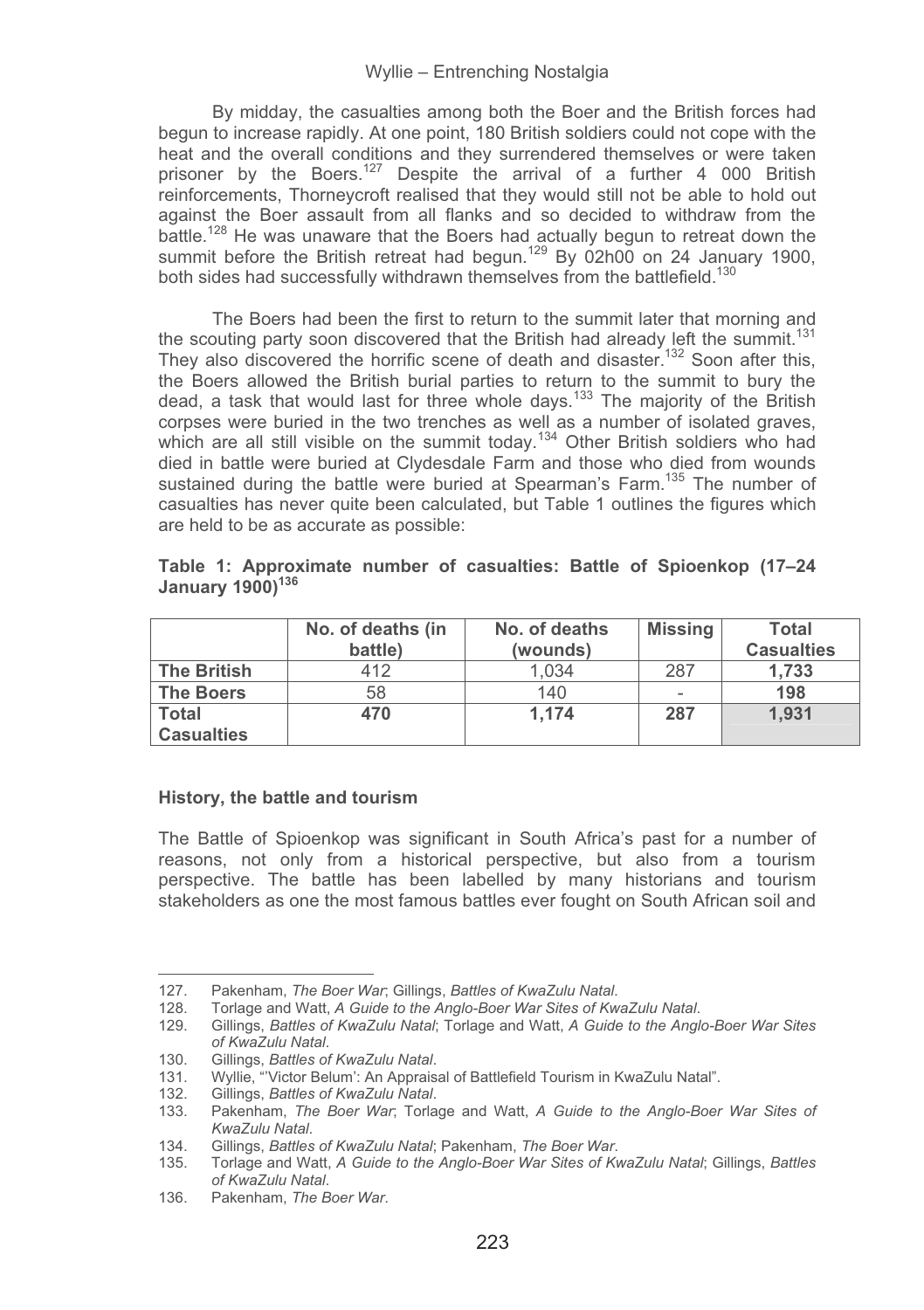is probably the most famous battle of the Anglo-Boer War.137 The *Historical Policy of Scotland* is ideally suited for use as a tool to evaluate not only the historical, but also the touristic significance of this battle. The section below will consider the Battle of Spioenkop under the three categories outlined in the policy document, but it will also go beyond this to consider other links between history, the battle and tourism.

The first category of significance identified in the Scottish policy document refers to the association with an important historical event or historical figures. The historical and touristic significance of this battle is obvious. The pivotal role it played in the Anglo-Boer War, the extensive loss of life, and the almost futile nature of its termination all contribute to the hype surrounding the event. Besides this, another significant factor of this battle, which is both historical and has immense touristic draw-card potential, is the fact that in its aftermath three very significant individuals were present on the summit.

Once the battle had ended, the Boer commandos came up onto the summit and they were joined by British generals who were accompanied by the Indian stretcher bearers. First of all, General Louis Botha, who would later go on to become the first prime minister of the Union of South Africa in 1910, arrived to survey the massacre and to pay tribute to his men.<sup>138</sup> Then a 23-year-old war correspondent by the name of Winston Churchill, who later became the prime minister of Britain, was also on the summit.<sup>139</sup> Finally, a young Indian man known as Mahatma Gandhi, who was a volunteer for the ambulance corps and later went on to lead India to independence, was also present the summit to bury the dead.140 These three men were all at the summit at the same time and were all in the vicinity of the battle while it was being fought. The convergence of these three historically significant men on Spioenkop adds to its profile as a historically significant place – giving the tourist guide much to speculate about.

In addition to these prominent individuals, there were a number of other military personnel who claimed Spioenkop as their "stomping ground" and played a crucial role in the events of the battle. The British commanding officers all have a national significance in both South Africa and Great Britain and they include Buller, Warren, Woodgate, Thorneycroft and Bloomfield. These men have can also be seen as key historical figures who were closely associated with the Battle of Spioenkop.

Another factor relating to the scene of the battle lies in the context of English football. Liverpool Football Club has a stand in their Anfield Stadium known as the "Kop" and it has become one of the most famous arenas in world football. Not many South African's know this but the name "Kop" is derived from the name Spioenkop – British soldiers from the southern Lancashire Regiment, who suffered a high number of casualties, were heavily involved in the battle on the summit. Therefore the football club has since named a stand to honour the

<sup>137.</sup> Torlage and Watt, *A Guide to the Anglo-Boer War Sites of KwaZulu Natal*; Gillings, *Battles of KwaZulu Natal*; Wyllie, "'Victor Belum': An Appraisal of Battlefield Tourism in KwaZulu Natal".

<sup>138.</sup> Pakenham, *The Boer War*.

<sup>139.</sup> K. Gillings, Tourist guide and friend, Verbal communication with author, 3 July 2011. Spioenkop tour, Notes in possession of the author.

<sup>140.</sup> Torlage and Watt, *A Guide to the Anglo-Boer War Sites of KwaZulu Natal*.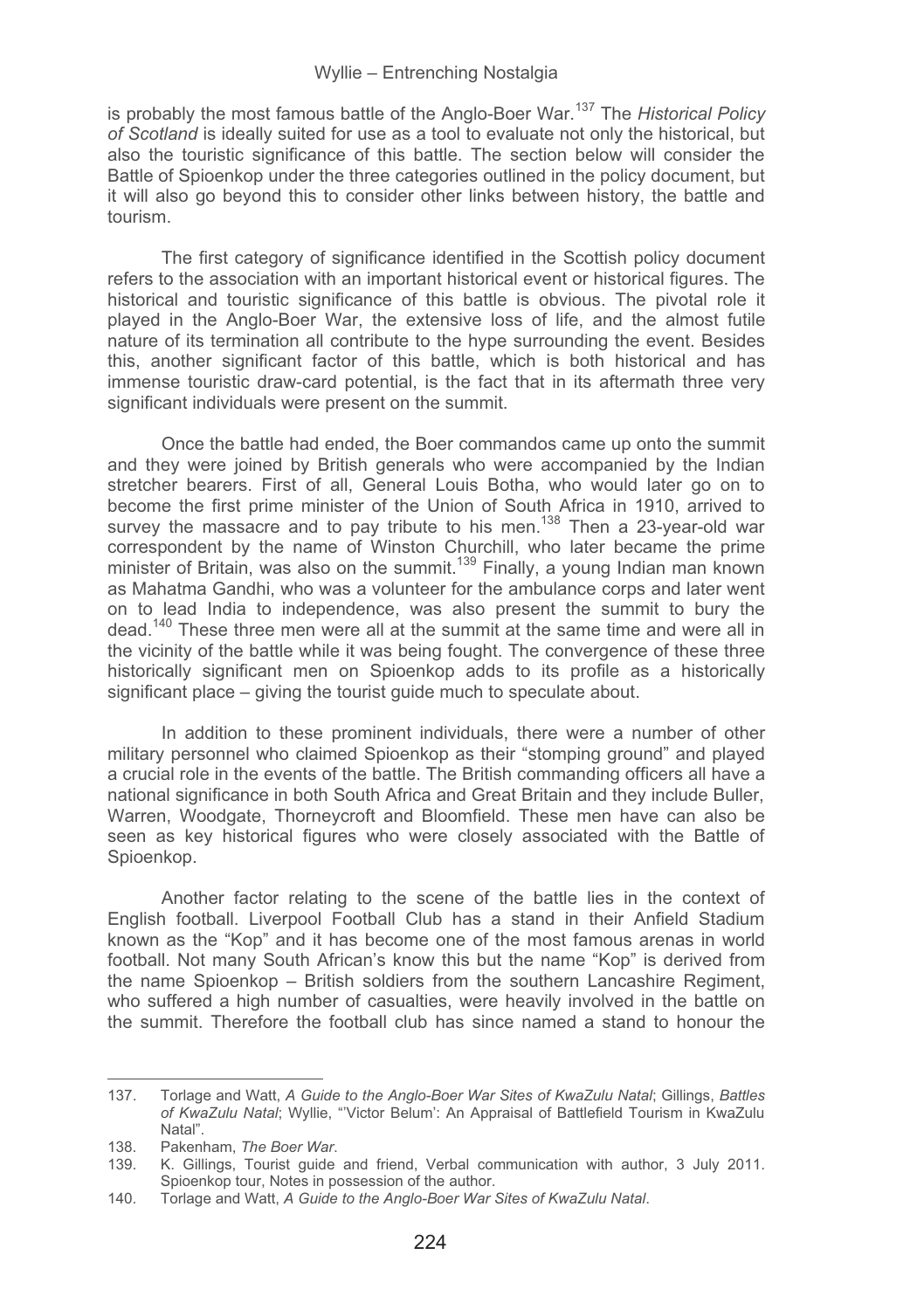fallen heroes of Spioenkop.<sup>141</sup> Once again, the battle's significance is amplified. according to the dictates of the *Scottish Historical Policy*, because these soldiers are given important historical status as being associated with the battle and are thus commemorated in the stadium. In other words, in addition to prominent historical figures associated with the battle, there are also many ordinary men, in excess of 1 000 of them, who died and hence became heroes in the eyes of society at large and particularly to the descendants of these men on both sides. This in itself is another tourism dimension.

The Scottish policy document points to a second category of interest, that the physical or archaeological remains from a battlefield may determine its significance and this is also of relevance to the Battle of Spioenkop. There are many grave sites which contain physical remains or archaeological material found on top of the summit. For example, in the mass grave built from the original trenches, 200 British soldiers who were killed during battle were buried and the gravesite has become one of the most popular attractions for tourists. Secondly, the isolated graves found scattered on top of the summit are those of important figures, such as Woodgate. Therefore an overlap between the first category (historical figures) and the second ("ordinary" heroes) is evident. A number of other physical remains can also be found on two farms which in the vicinity of Spioenkop. Many of the remains from the original graves at the battle site have since been exhumed and have been re-buried at the Burgher Memorial in Ladysmith.<sup>142</sup> In addition, archaeological material has since been removed from the summit and been placed in museums such as the Ladysmith Siege Museum.<sup>143</sup>

The third and final category, which looks at the battlefield landscape, is also well represented at Spioenkop. For example, the location of Warren's headquarters, found at Three Tree Hill, is significant in terms of its association with the battlefield landscape. Once again, an overlap of categories identified in the Scottish policy document is evident because Warren is also seen as an important figure involved in this battle. In addition to this, there are a number of other sites or features that are associated with the battle and these include: the Thukela River; Botha's headquarters on a "koppie" north of the summit; key military positions such as Conical Hill and Aloe Knoll; the Clydesdale and Spearman farms; the towns of Ladysmith, Talana/Dundee and Colenso; and many other associated memorials, monuments or museums which commemorate the battle. Another important landscape feature is the summit itself. The summit is the highest point in the area which allows those upon it to see an extensive view of the landscape.

Furthermore, it is significant that the geological structure of the hill is still the same today as when the battle took place. This allows visitors to experience its hard, underlying surface as well as the vegetation and topography of the summit. The conditions under which the battle took place are also relevant for tourism, as well as for gaining an understanding of the landscape from a historical perspective. The most nostalgic thana-tourists will often want to "experience" the

<sup>141.</sup> Torlage and Watt, *A Guide to the Anglo-Boer War Sites of KwaZulu Natal*; Wyllie, "'Victor Belum': An Appraisal of Battlefield Tourism in KwaZulu Natal".

<sup>142.</sup> Torlage and Watt, *A Guide to the Anglo-Boer War Sites of KwaZulu Natal*; Battlefields Route Association, 2011, "Explore the Largest Concentration of Battlefields and Game Parks in Southern Africa", Internet: http://www.battlefields-route.co.za, Accessed: 23 August 2011.

<sup>143.</sup> Torlage and Watt, *A Guide to the Anglo-Boer War Sites of KwaZulu Natal*.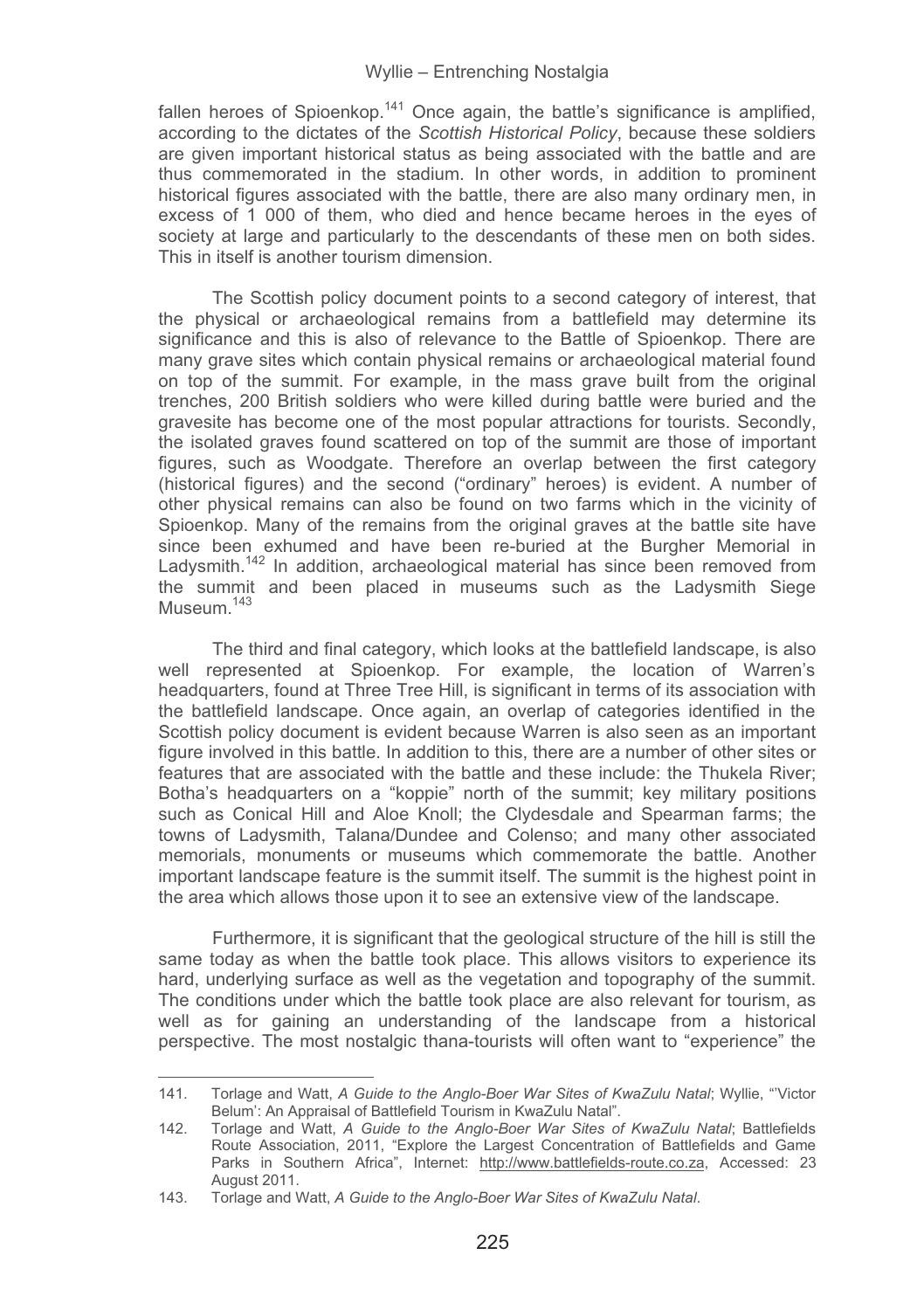battlefield under similar conditions, or to stand in the same spot and imagine the conditions, such as the blanket of fog, as they were that fateful day in January 1900. They wish to experience the actual aftermath of the battle and to stand in the same place which was once a "scene of death and disaster".144 The following quote from the travel section of *Independent Newspapers Online* in 2001, outlines the sought-after tourism experience:

We climbed Spioenkop as the sun dipped behind the distant Drakensberg. The last rays picked out the memorials, a cold wind and the mournful howl of jackals sent shivers down the spine. But it was more than that; it was the ghosts that seem to haunt the famous battlefield.<sup>145</sup>

In terms of its significance for tourism, the Spioenkop battlefield is one of the most popular sites on the KwaZulu-Natal battlefields route.146 The site can be found in the northern regions of the Drakensberg in the vicinity of both Ladysmith and Winterton. It is surrounded by other important tourist attractions such as Spioenkop Dam and there are a number of accommodation establishments nearby.<sup>147</sup> The infrastructure and employment opportunities that have been developed to complement the battle site are indicative of the significance of the site from the perspective of tourism.<sup>148</sup> In 2012, the KZN Tourism authorities established that 26% of all tourism arrivals to the province were interested in heritage, historical and cultural tourism sites. In addition to this, 3.3% of all international arrivals have visited the battlefields region.<sup>149</sup>

Today, the summit has a number of memorials and monuments which act as important draw cards for tourism. The two mass graves on the summit are the most pronounced and have become the most popular attractions. The graves which are in a cross-bow shape and are approximately 400 metres in length hold the remains of 243 British soldiers who were killed in these trenches during the battle.<sup>150</sup> There are 15 isolated, marked graves on the summit which have the remains of Boer soldiers that were killed in action.<sup>151</sup> One of these is the grave of an "unknown soldier" who was the first Boer to be killed during the battle – he was unfortunate enough to awake just as the British reached the positions of the sleeping Boers and he was stabbed with a bayonet as the British charged up to the summit.152 The 3rd King's Royal Rifle Corps are commemorated by a monument which is found on a saddle between the Twin Peaks.<sup>153</sup> There is also a military cemetery at Mount Alice Farm, formerly known as Spearman's Farm in

-----------------------

--------------------------

153. Gillings, *Battles of KwaZulu Natal*.

<sup>-</sup>---------144. Pakenham, *The Boer War.*

<sup>145. &</sup>quot;Ghosts Still Haunt Spioenkop Battlefields", Independent Newspapers, 23 January 2001, Internet: http://www.iol.co.za/travel/south-africa/ghosts-still-haunt-spioenkop-battlefields/, Accessed: 6 June 2014, pp. 1.

<sup>146.</sup> Battlefields Route Association, 2011, "Explore the Largest Concentration of Battlefields and Game Parks in Southern Africa", Internet: http://www.battlefields-route.co.za, Accessed: 23 August 2011.

<sup>147.</sup> Torlage and Watt, *A Guide to the Anglo-Boer War Sites of KwaZulu Nata*; Gillings, *Battles of KwaZulu Natal*.

<sup>148.</sup> Gillings, *Battles of KwaZulu Natal*; Wyllie, "'Victor Belum': An Appraisal of Battlefield Tourism in KwaZulu Natal".

<sup>149.</sup> Tourism KZN, "2013 Tourism Statistics of our Tourism Sector", Internet: http://www.zulu.org.za, Accessed: 28 May 2014.

<sup>150.</sup> Torlage and Watt, *A Guide to the Anglo-Boer War Sites of KwaZulu Nata*; Wyllie, "'Victor Belum': An Appraisal of Battlefield Tourism in KwaZulu Natal".

<sup>151.</sup> Gillings, *Battles of KwaZulu Natal*.

<sup>152.</sup> Torlage and Watt, *A Guide to the Anglo-Boer War Sites of KwaZulu Natal*; Gillings, *Battles of KwaZulu Natal*.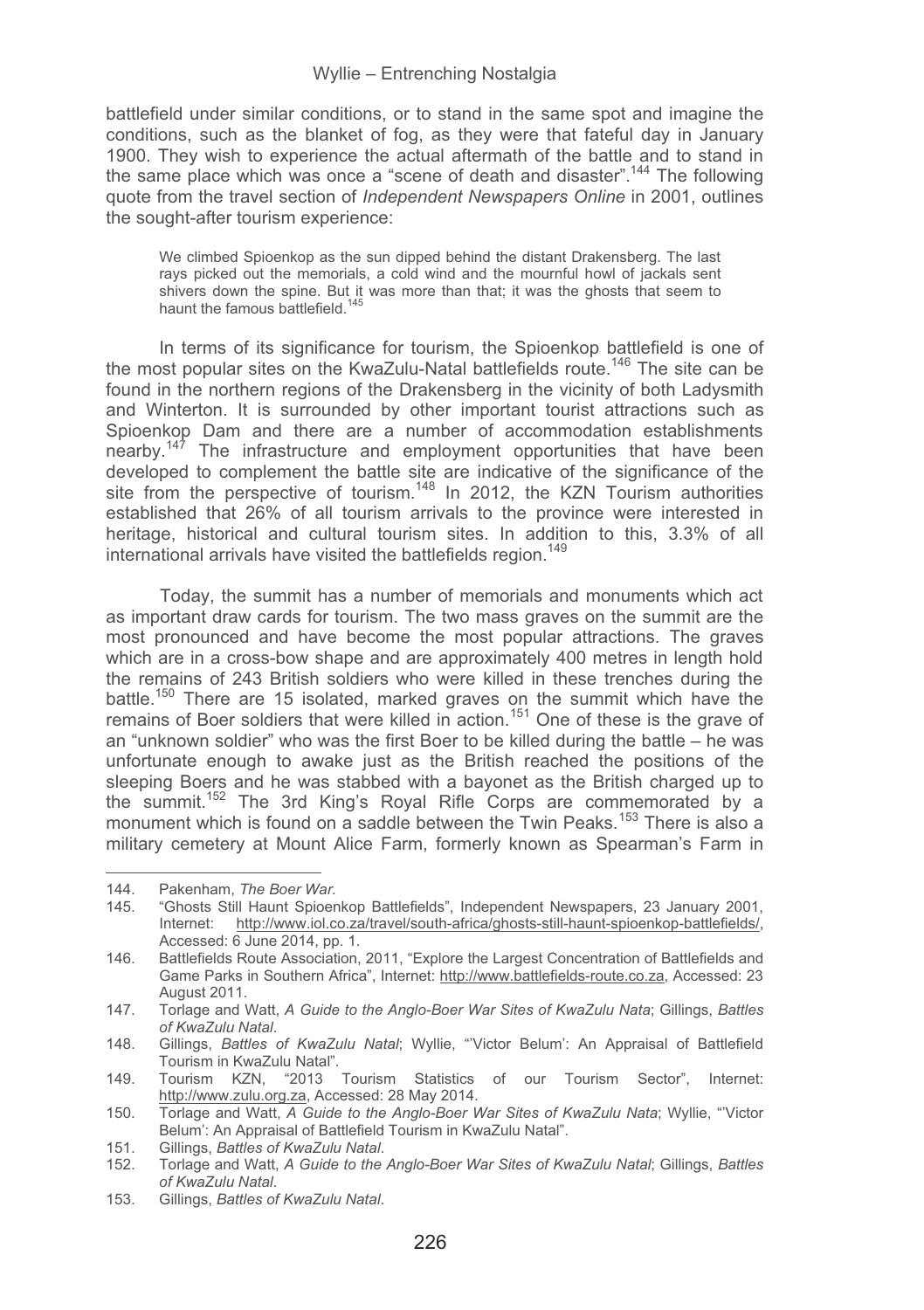1900.<sup>154</sup> Another memorial (a white iron cross) was found at Mount Alice and this has been used to mark the spot of where General Buller established his headquarters during battle.<sup>155</sup>

The summit also contains memorials or monuments which act as markers for significant events in the battle. For example, the approximate location of where Woodgate fell wounded in the thick of the fighting is marked by a cross with an inscription paying tribute to his memory.156 These "markers" are important because they indicate some of the smallest, yet very significant events, that occurred during the battle and they allow tourists to experience the movement and events of the battle as accurately as possible.

Tourist attractions are not only confined to constructed heritage sites but also include natural traces that are of relevance. There are two significant rocks that are found on the summit. The first rock is near the ablution facilities just off of the summit and shows traces of artillery fire from Boer artillery weapon, representing a tangible relic of the event.<sup>157</sup> The second rock, which is on a pathway between the mass graves, is of interest because it was here that a young Boer soldier positioned himself as a sniper on the rock and managed to target British soldiers in the trenches with his highly accurate fire – signifying a significant yet intangible aspect of the battle.158 The Battle of Spioenkop is well represented in a number of other associated tourist attractions and these include the Ladysmith Siege Museum in the town; the Talana Museum in Dundee; and the South African National Museum of Military History in Johannesburg.<sup>159</sup>

### **Conclusion**

-----------------------------------------------------------

According to the former South African *Tourism Act* No *72* of 1993, no person may be registered as a tourist guide unless he or she has obtained the "requisite knowledge".<sup>160</sup> A number of subjects are listed, but significantly history is at the top of the list.161 This is additional evidence which is consistent with the point of this article – the linkages between history, heritage and tourism and how battlefield tourism can invigorate history. Walton suggests that there are two reasons for this possible division between the tourism industry and the academic study of history. Firstly, he claims that the tourism industry has a certain "tardiness" in realising the value of historical studies, and secondly, he considers the discipline of history to have an "innate conservatism" in terms of moving beyond thematic boundaries.<sup>162</sup>

154. Torlage and Watt, *A Guide to the Anglo-Boer War Sites of KwaZulu Natal*; Wyllie, "'Victor Belum': An Appraisal of Battlefield Tourism in KwaZulu Natal".

<sup>155.</sup> Battlefields Route Association, 2011, "Explore the Largest Concentration of Battlefields and Game Parks in Southern Africa", Internet: http://www.battlefields-route.co.za, Accessed: 23 August 2011.

<sup>156.</sup> K. Gillings, Verbal communication with author 3 July 2011. Notes in possession of the author.

<sup>157.</sup> K. Gillings, Verbal communication with author 3 July 2011. Notes in possession of the author.

<sup>158.</sup> K. Gillings, Verbal communication with author 3 July 2011. Notes in possession of the author.

<sup>159.</sup> S. Derwent, *A Guide to Cultural Tourism in South Africa* (Struik Publishers, Johannesburg, 1999).

<sup>160.</sup> School of Law, University of Witwatersrand, *Annual Survey of South African Law 1993* (Juta & Co., Cape Town, 1993).

<sup>161.</sup> Government of the Republic of South Africa, *Tourism Act* No. 72 of 1993.

<sup>162.</sup> J.K. Walton, *Histories of Tourism: Representation, Identity and Conflict* (Channel View Publications, Clevedon, 2005) pp 563-571; A.M. Grundlingh, "Revisiting the 'Old' South